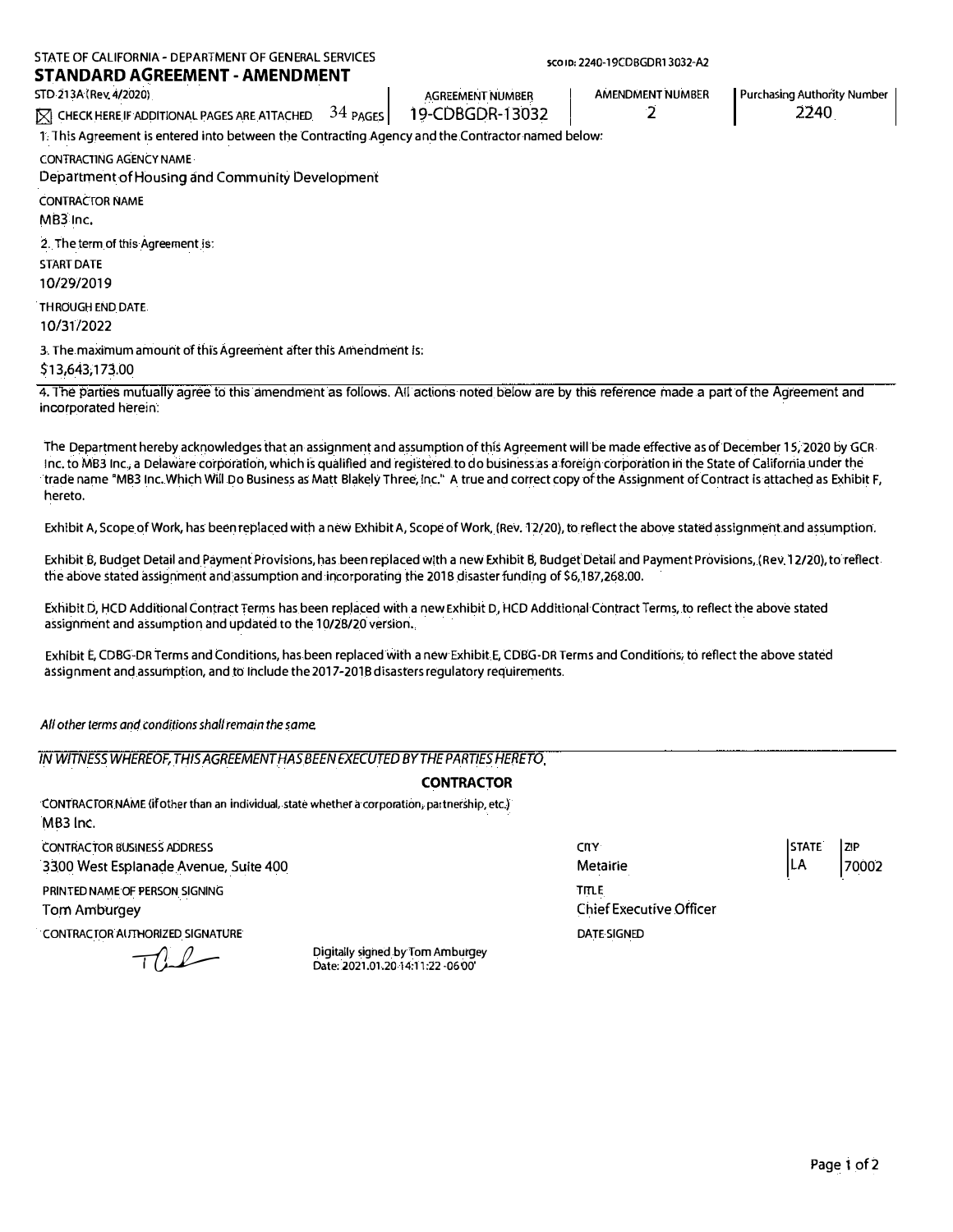| STATE OF CALIFORNIA - DEPARTMENT OF GENERAL SERVICES<br><b>STANDARD AGREEMENT - AMENDMENT</b> |                                                                             | scoib: 2240-19CDBGDR13032-A2             |                                                  |
|-----------------------------------------------------------------------------------------------|-----------------------------------------------------------------------------|------------------------------------------|--------------------------------------------------|
| STD 213A (Rev. 4/2020)<br>$\boxtimes$ CHECK HERE IF ADDITIONAL PAGES ARE ATTACHED 34          | AGREEMENT NUMBER<br>19-CDBGDR-13032<br><b>PAGES</b>                         | <b>AMENDMENT NUMBER</b>                  | Purchasing Authority Number<br>2240              |
|                                                                                               | <b>STATE OF CALIFORNIA</b>                                                  |                                          |                                                  |
| CONTRACTING AGENCY NAME<br>Department of Housing and Community Development                    |                                                                             |                                          |                                                  |
| <b>CONTRACTING AGENCY ADDRESS</b><br>2020 West El Camino Avenue, Suite 130                    |                                                                             | <b>CITY</b><br>Sacramento                | ZIP <sup>1</sup><br><b>STATE</b><br> CA<br>95833 |
| P RINTED NAME OF PERSON SIGNING<br>Synthia Rhinehart                                          |                                                                             | TITLE<br><b>Contracts Office Manager</b> |                                                  |
| <b>CONTRACTING AGENCY AUTHORIZED SIGNATURE</b>                                                |                                                                             | <b>DATE SIGNED</b>                       |                                                  |
| Synthia Rhinehart                                                                             | Digitally signed by Synthia Rhinehart<br>Date: 2021.01.21 14:33:30 - 08'00' |                                          |                                                  |
| CA LIFORNIA DEP ARTMENT OF GENERAL SERVICES APPROVAL                                          | <b>APPROVED</b><br>FEB 18, 2021                                             | <b>KEMPTION (If Applicable)</b>          |                                                  |
|                                                                                               | ALW-NLR-JI<br>OFFICE OF LEGAL SERVICES<br>DEPT. OF GENERAL SERVICES         |                                          |                                                  |

 $\tilde{S}^{\prime}_{0}$ 

 $\frac{1}{\sqrt{2}}$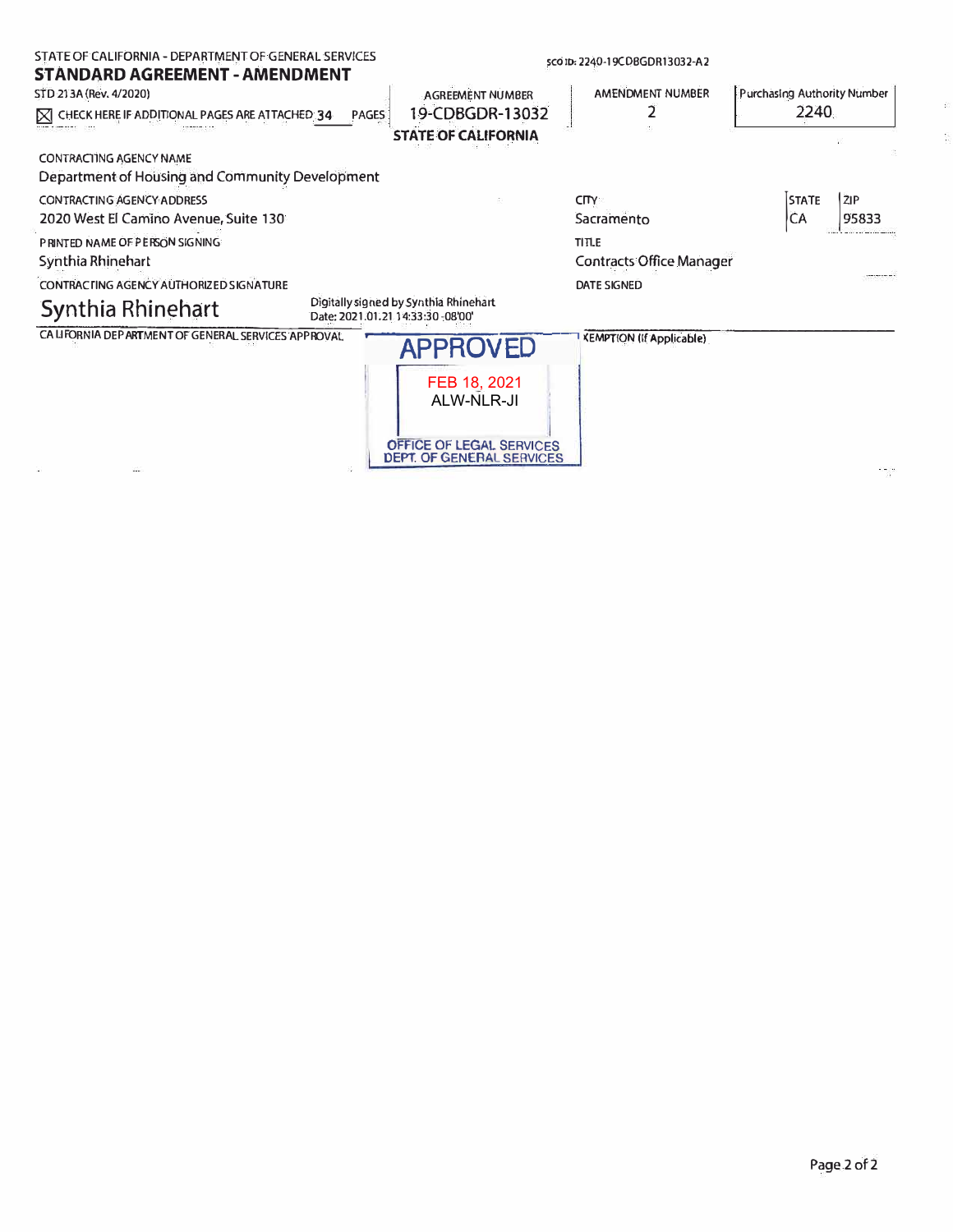MB3 Inc. 19-CDBGDR-13032, Am. 2 Page 1 of 11 (Rev. 12/20)

### **EXHIBIT A**

# **AUTHORITY, PURPOSE AND SCOPE OF WORK**

- **1.** GCR MB3 Inc. hereafter referred to as the ("Contractor" or "GCR MB3"), agrees to provide to the Department of Housing and Community Development, hereafter referred to as ("HCD" or "Department") with grant management and program services related to Community Development Block Grant -Disaster Recovery (CDBG-DR) ("Work") as described herein.
	- "Note: CDBG-DR is subject to Title I of the HCD Act, (42 U.S.C. § 5301 et seq.) which governs all federal Community Development Block Grant programs (CDBG.) CDBG-DR is also subject to the CDBG regulations at 24 CFR Part 570, unless modified by waivers and alternative requirements included in the applicable Federal Register Notice. CDBG-DR must also comply with the applicable requirements of 2 CFR Part 200, which provides the Federal government's guidance on administrative requirements, cost principles, and audit requirements."
- **2.** Work shall be provided at multiple locations, including but not limited to the following: 2020 West El Camino Avenue, Sacramento, CA 95833, remotely and onsite at various jurisdiction locations, during the hours of 8:00 am to 5:00 pm, Monday through Friday, excluding State observed holidays, as applicable.

| Department of Housing and<br><b>Community Development</b>                        | GCR MB3 Inc.                                                                                                                     |
|----------------------------------------------------------------------------------|----------------------------------------------------------------------------------------------------------------------------------|
| Section/Unit: Division of Financial<br>Assistance                                | Project Manager: Angele C. Romig                                                                                                 |
| *Contract Manager: Sue Naramore,<br>Sr. Specialist                               | Title: Divisional Chief Executive Officer                                                                                        |
| Address:<br>2020 West El Camino Avenue, Suite 500<br>200<br>Sacramento, CA 95833 | Address:<br>2021 Lakeshore Drive, Suite 500 New<br>Orleans LA 70122<br>3300 West Esplanade Ave., Suite 400<br>Metairie, LA 70002 |
| Bus. Phone No.: (916) 263-0371                                                   | Bus. Phone No.: (504) 304-2500                                                                                                   |
| Email: susan.naramore@hcd.ca.gov                                                 | Email: aromig@gcrinc.com<br>aromig@gocivix.com                                                                                   |

**3.** The Representatives during the term of this Agreement will be:

*\*HCD will have the right to change the Contract Manager from time to time throughout the term of this Agreement. Such change will not require the consent of Contractor. HCD will notify Contractor in writing of the name of the new Contract Manager within 30 days of his or her appointment to such position. Such written notice will not constitute, nor require, an amendment to this Agreement.*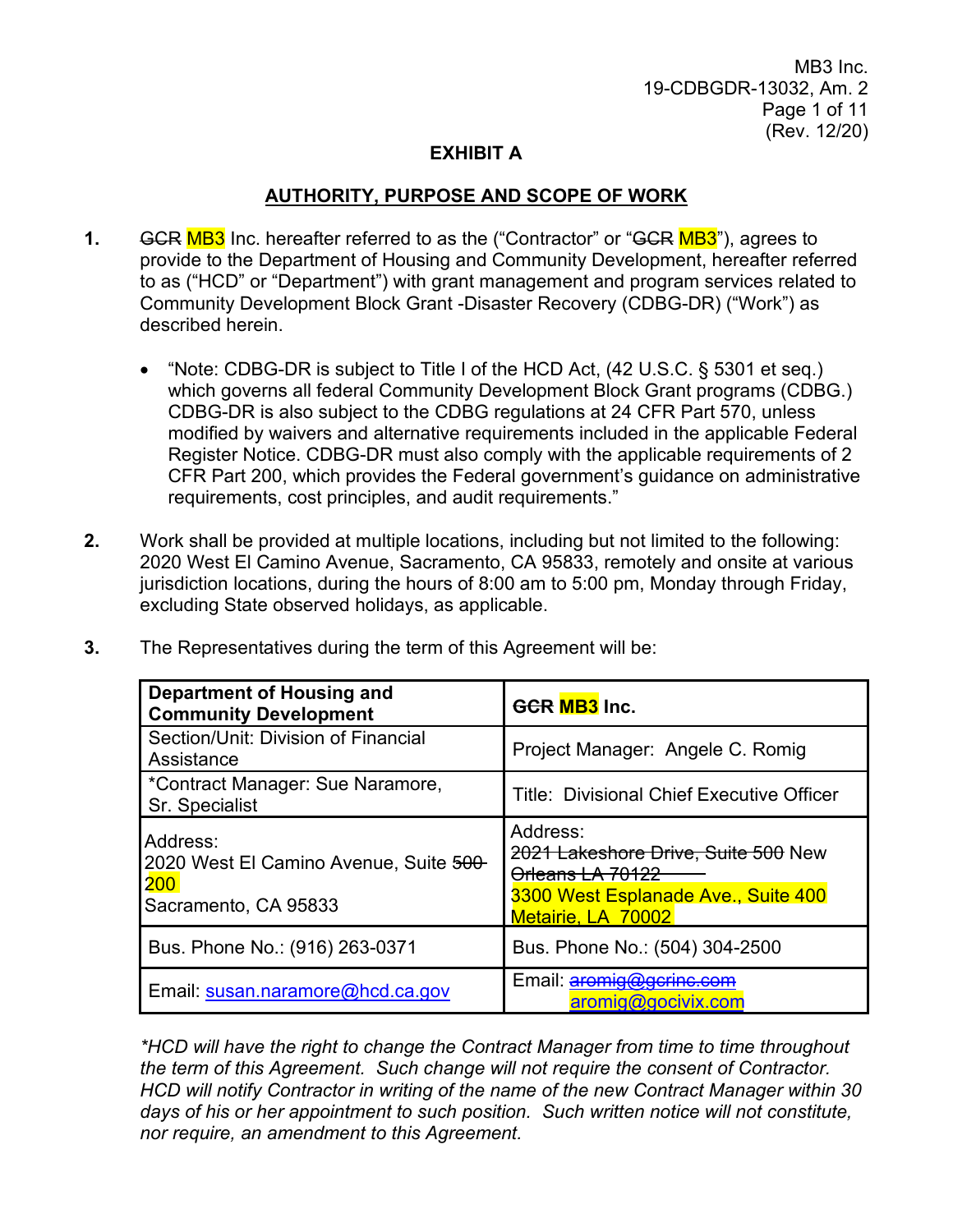# **EXHIBIT A**

# **4. Specifications and Detailed Description of Work**

 economic development, provision of public services, and resiliency. Not all programs consulting and other necessary services that increases HCD's capacity and expertise to The Grant Management Services described herein apply as needed by HCD to all types of CDBG-DR eligible programs, including but not limited to housing, infrastructure, will require each of the tasks and functions described herein. Contractor shall provide properly administer federal CDBG-DR program funds and provide grant management services to aid the State's recovery from wildfires, debris flows and mudslides.

The Contractor shall be responsible for completing the following activities:

### A. **Grant Administration, Policies and Procedures, Monitoring and Compliance**

- objectives, performance, compliance and monitoring standards and 1) Support and assist HCD in the establishment of CDBG-DR programs, procedures for all CDBG-DR related activities, in accordance with CDBG - DR, HUD, and other applicable federal and local requirements rules and regulations.
- accordance with CDBG-DR, HUD, and other applicable federal and local 2) Support and assist HCD in the establishment of programs and procedures for federally funded preparedness and mitigation measures, including development of best practices, for all CDBG-DR related activities, in requirements rules and regulations.
- activities being carried out with the funding. Contractor shall also support 3) Support and assist HCD in the development and monitoring of required policies and procedures for the CDBG-DR grant and all associated and assist HCD in the development and establishment of quality control and quality assurance procedure, including key performance indicators.
- 4) Support and assist HCD in the establishment of policies and procedures related to the prohibition of duplication of benefits and in the auditing and monitoring of duplication of benefits.
- 5) Support and assist HCD in all phases of the CDBG-DR grant management process, which includes, but is not limited to,
	- a) assessing compliance of the financial management systems and recommending changes, if needed;
	- b) ensuring responsible and accountable use of grant funds;
	- c) ensuring that CDBG-DR funds are not being comingled with non CDBG-DR funds;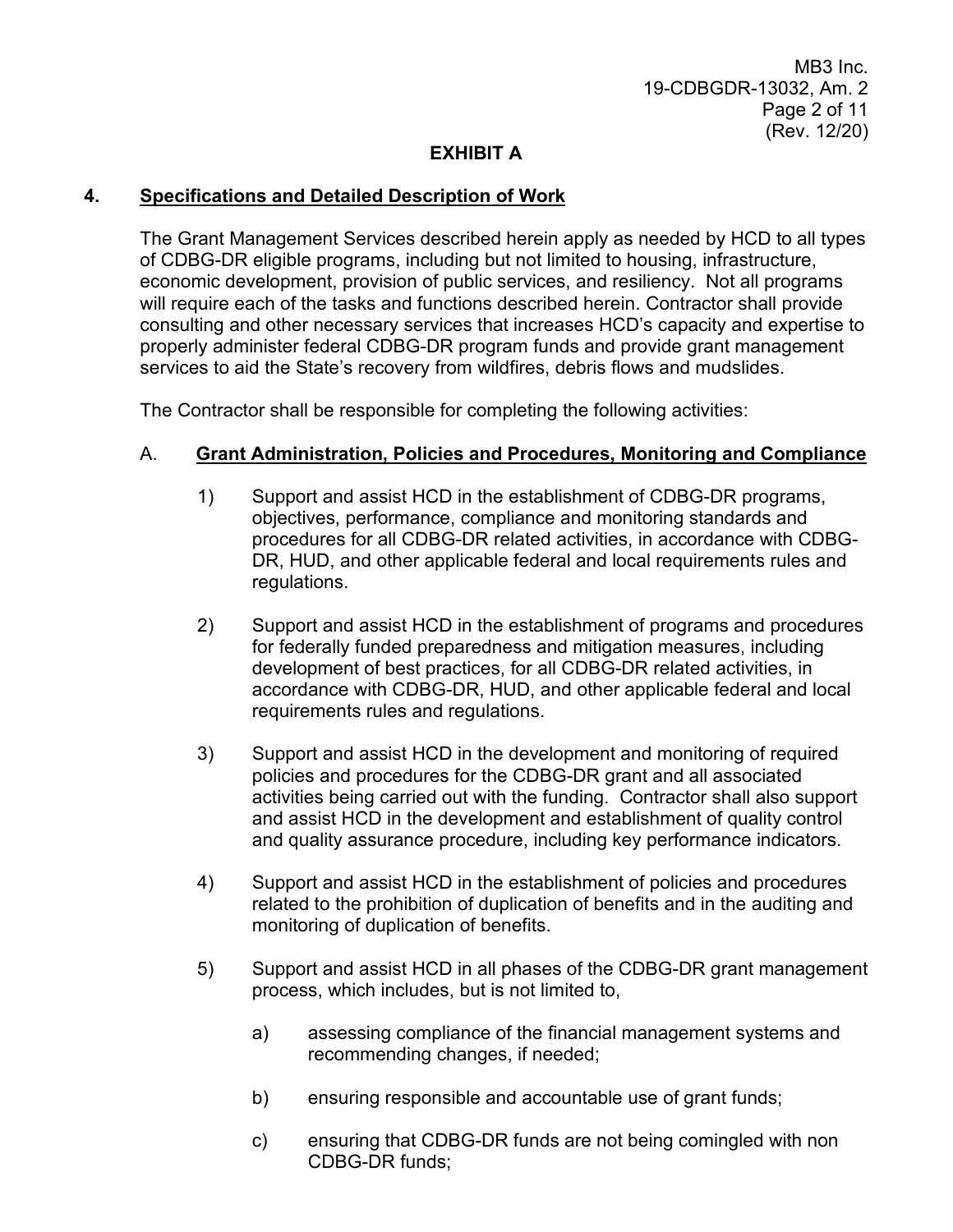# **EXHIBIT A**

- d) ensuring transparent and authorized use of all CDBG-DR funds;
- e) guarding against fraud waste, abuse, and ineligible use of funds;
- f) ensuring that performance is in compliance with grant requirements;
- g) ensuring that all key performance indicators are being properly monitored and addressed quickly and resolved effectively;
- systems; h) assisting with the management of the financial management
- $i)$  assisting with the management of the project(s) period of performance schedule(s);
- deliverable products required under the CDBG-DR grant, and; j) evaluating ongoing status reports, final reports and other
- k) assisting in grant close-out procedures.
- follow-up. The objectives for the programmatic/contractual oversight, 6) Support and assist HCD in the CDBG-DR grant oversight, management, supervision and compliance monitoring process that involves an ongoing process of planning, implementation, performance and communication management, supervision and compliance monitoring will be to:
	- a) determine and assure that municipalities, partners, subrecipients, subgrantees, contractors and managers are carrying out their projects, programs and/or scopes of work or services as described in their respective contracts or agreements;
	- b) determine and assure that municipalities, partners subrecipients, subgrantees, contractors and managers comply with CDBG-DR, HUD, and other applicable federal, state, and local requirements, rules and regulations;
	- c) determine and assure that municipalities, partners subrecipients, subgrantees, contractors and managers are carrying out their projects, programs and/or scopes of work or services on schedule or in a timely manner and within budget;
	- contractors and managers are conducting their projects, programs and/or scopes of work or services with adequate control over d) determine if municipalities, partners, subrecipients, subgrantees,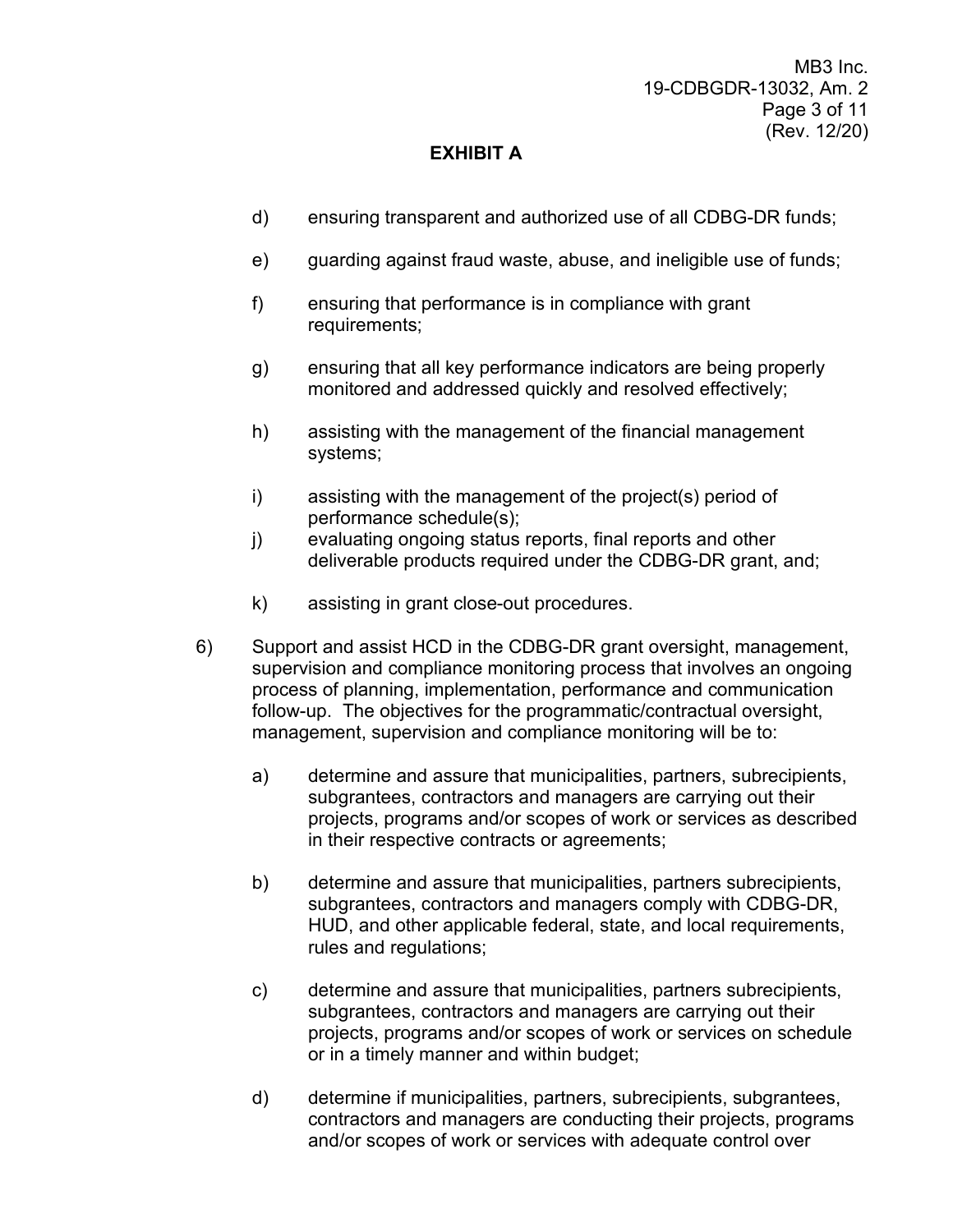MB3 Inc. 19-CDBGDR-13032, Am. 2 Page 4 of 11 (Rev. 12/20)

# **EXHIBIT A**

 program and financial performance and in a way that minimizes the opportunity for fraud, waste and abuse;

- e) identify problem areas and assist municipalities, partners, subrecipients, subgrantees, contractors and managers in applicable requirements, and;
- f) provide adequate follow-up measures in the form of quality improvement plans and corrective actions to ensure performance and compliance deficiencies are corrected and not repeated.
- 7) Support and assist HCD in overseeing and coordinating the grant administration, as well as daily activities and tasks.
- award processes are fair and meet applicable rules and regulations. 8) Support and assist HCD in the compliance with procurement regulations and policies and in overseeing procurement processes to ensure the
- recommendations on claims. 9) Support and assist HCD and program management contractors in the establishment of a claims, appeals and resolution procedures for all programs. Contractor shall review and provide guidance and
- 10) Support and assist HCD in the development, monitoring and recommend modifications of the CDBG-DR grant master management and operations plan and schedule.
- 11) Contractor shall prepare, monitor, enforce and oversee work schedules for the CDBG-DR activities, including, but not limited to, construction schedules for all programs approved in the CDBG-DR Action Plan and subsequent amendments.
- 12) Contractor shall work with HCD staff to complete all monitoring and compliance related to all CDBG-DR activities.

# B. **Staff Augmentation**

- 1) Support and assist HCD with the establishment and implementation of staff augmentation strategies to ensure that the existing CDBG-DR fund allocation and the upcoming CDBG-DR fund allocations are adequately administered and implemented in accordance with CDBG-DR, HUD, and other applicable federal and local requirements, rules and regulations.
- 2) Contractor shall possess the professional and technical staff necessary to perform and implement staff augmentation strategies and services and the staff shall have sufficient skills, qualifications and experience to perform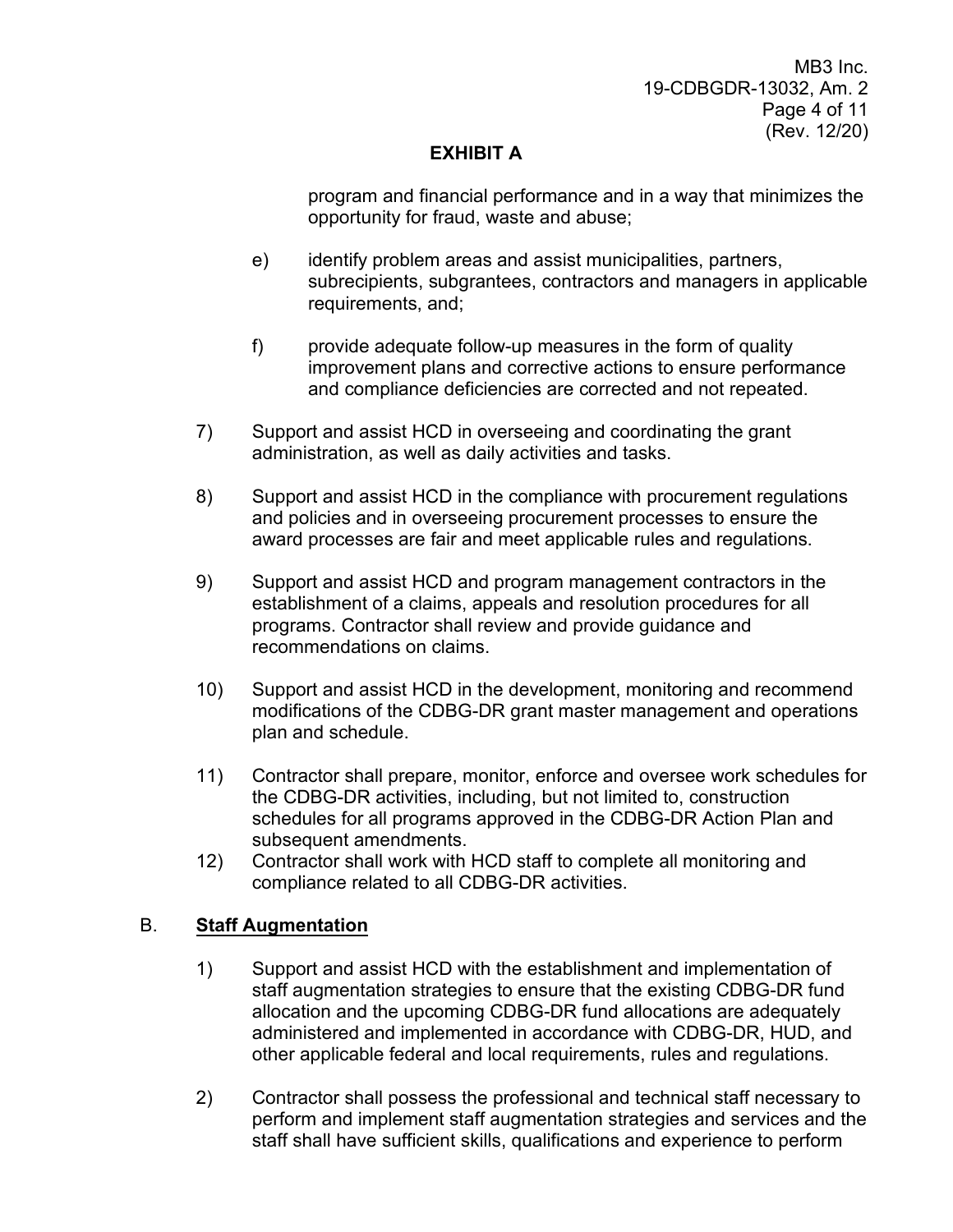MB3 Inc. 19-CDBGDR-13032, Am. 2 Page 5 of 11 (Rev. 12/20)

# **EXHIBIT A**

the services assigned to them. Contractor shall ensure that its staff performs all their corresponding and applicable responsibilities.

- 3) Contractor shall have available in its staff and/or make available through staff augmentation strategies the staff with the necessary subject matter activities. Contractor shall have understanding of all programs and/or assist and provide its grant management services from the conclusion/closeout. expertise in CDBG-DR to adequately manage, oversee and assure adequate performance and compliance of the various eligible activities to be carried out in accordance with the Action Plan, such as, housing, infrastructure, construction, planning projects, economic development, environmental requirements, procurement and other CDBG-DR related projects and/or eligible activities included in the Action Plan in order to intake/application receipt process to the project/program
- 4) Contractor shall provide an adequate number of qualified key personnel and staff located at the offices of HCD, as needed, to assist HCD in CDBG-DR related activities. This key personnel and staff should be able to or have access to staff who can communicate in oral and written Spanish language.
- 5) Contractor shall possess the professional and technical staff necessary to assist with information technology (IT) operational, system, website building and content management, and service support as needed. IT staff shall have sufficient skills, qualifications and experience to perform the services assigned to them.

# C. **Document Compliance**

- funds, including, documentation compliance. Contractor shall work with the review for completeness, compliance and accuracy of all pay request 1) Support and assist HCD in oversight and monitoring of the distribution of the HCD and program management contractors in order to determine documentation that must accompany requests for payment and assist in documents.
- implementation of policies and resolution of issues affecting performance. 2) Contractor shall ensure timely submission of all required documentation, including, but not limited to, financial reports; performance reports by eligible activities carried out; budget and expenditures reports by eligible activities carried out; work progress, costs and scheduling reports; resolution of findings, resolution of recommended changes,
- implementation of policies and resolution of issues affecting performance. 3) Contractor shall ensure timely submission and compliance with all required documentation, both for HCD and at the municipalities, partners,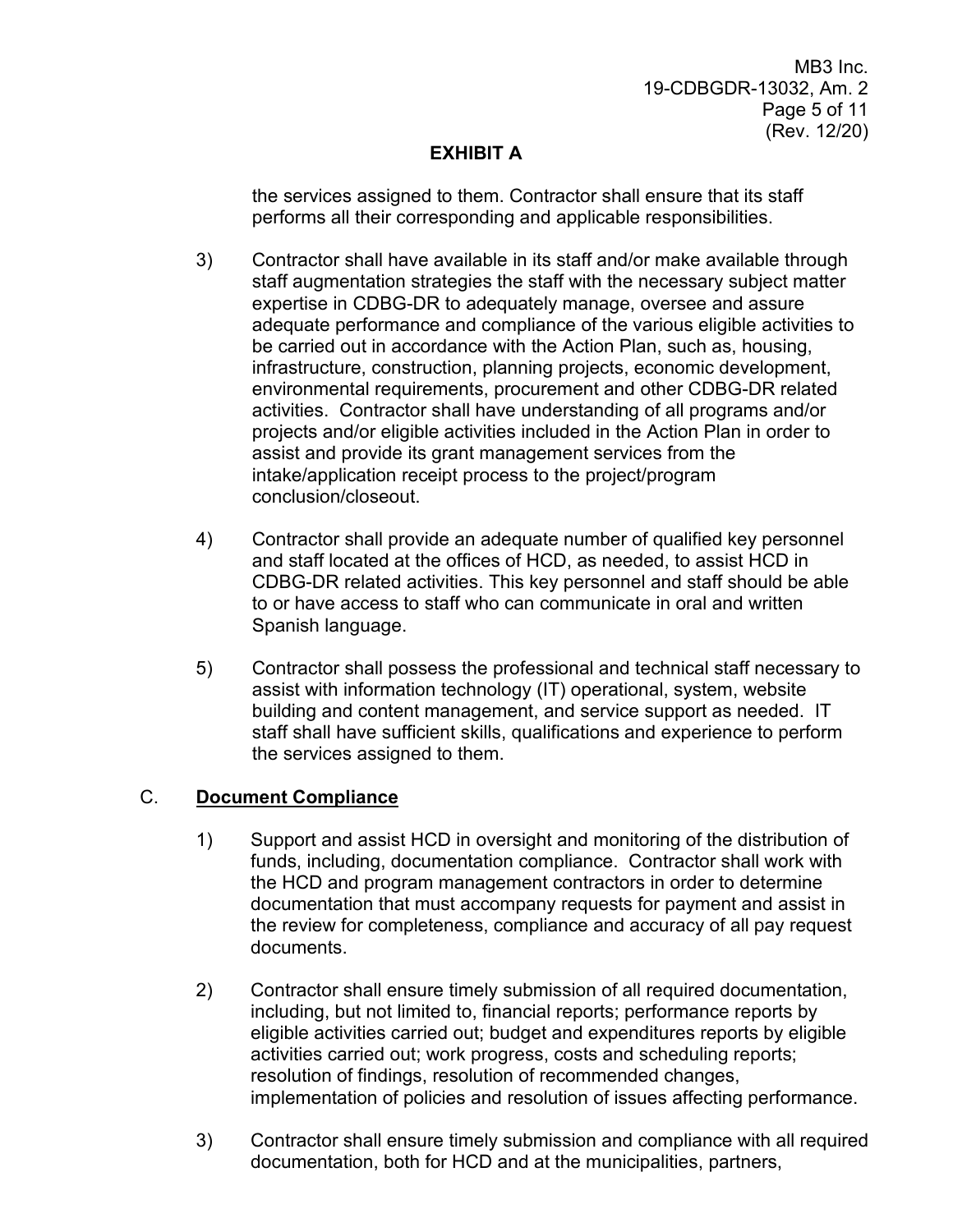MB3 Inc. 19-CDBGDR-13032, Am. 2 Page 6 of 11 (Rev. 12/20)

# **EXHIBIT A**

 submission, dissemination of information, as well as for proper record keeping. Contractor shall then provide, as needed, compliance oversight subgrantees, contractors and managers, and review the documents for subrecipients, subgrantees, contractors and managers level, for proper and technical assistance to HCD, municipalities, partners, subrecipients, proper content and ensure information is complete, accurate and issued in a timely manner.

- 4) Support and assist HCD in the sufficient and appropriate document control and all other documentation requirements for CDBG-DR grants. and management initiatives and programs to meet financial management Contractor shall implement such document control initiatives and programs.
- for a minimum period of five (5) years following HUD grant closeout. 5) Contractor is required to maintain all documents, communications of any kind that relates in any manner to the CDBG-DR allocation for California Contractor shall provide protective storage and provide reports and electronic copies to the federal and local government, as required and/or requested. At HCD direction, the Contractor may need to share/upload/store all files and documents to an HCD designated location yet to be determined.
- 6) As requested by HCD, Contractor shall conduct desk reviews of the assist with the compliance and oversight required by the CDBG-DR grant. documentation supporting the program reports for accuracy and compliance and shall develop compliance checklists and other tools to
- 7) Support and assist HCD in review and revision of any CDBG-DR related contracts for CDBG-DR compliance and shall be available to explain contracts to all related stakeholders.

# D. **Meetings, Reports, Data Management Software System and External Communications**

- 1) If requested by HCD, Contractor shall represent HCD and/or participate with HCD in meetings, including but not limited to, with HUD, the Federal Government, municipalities, partners, subrecipients, subgrantees, beneficiaries, stakeholders, contractors and managers.
- Contractor shall provide (i) a monthly status of each eligible activity being 2) Contractor shall monitor and report any identified or suspected instances of non-compliance with CDBG-DR, HUD, and other applicable federal, state, and local requirements, rules and regulations, as well as any suspected fraud to HCD.

carried out, including monitoring of the budget, schedule and performance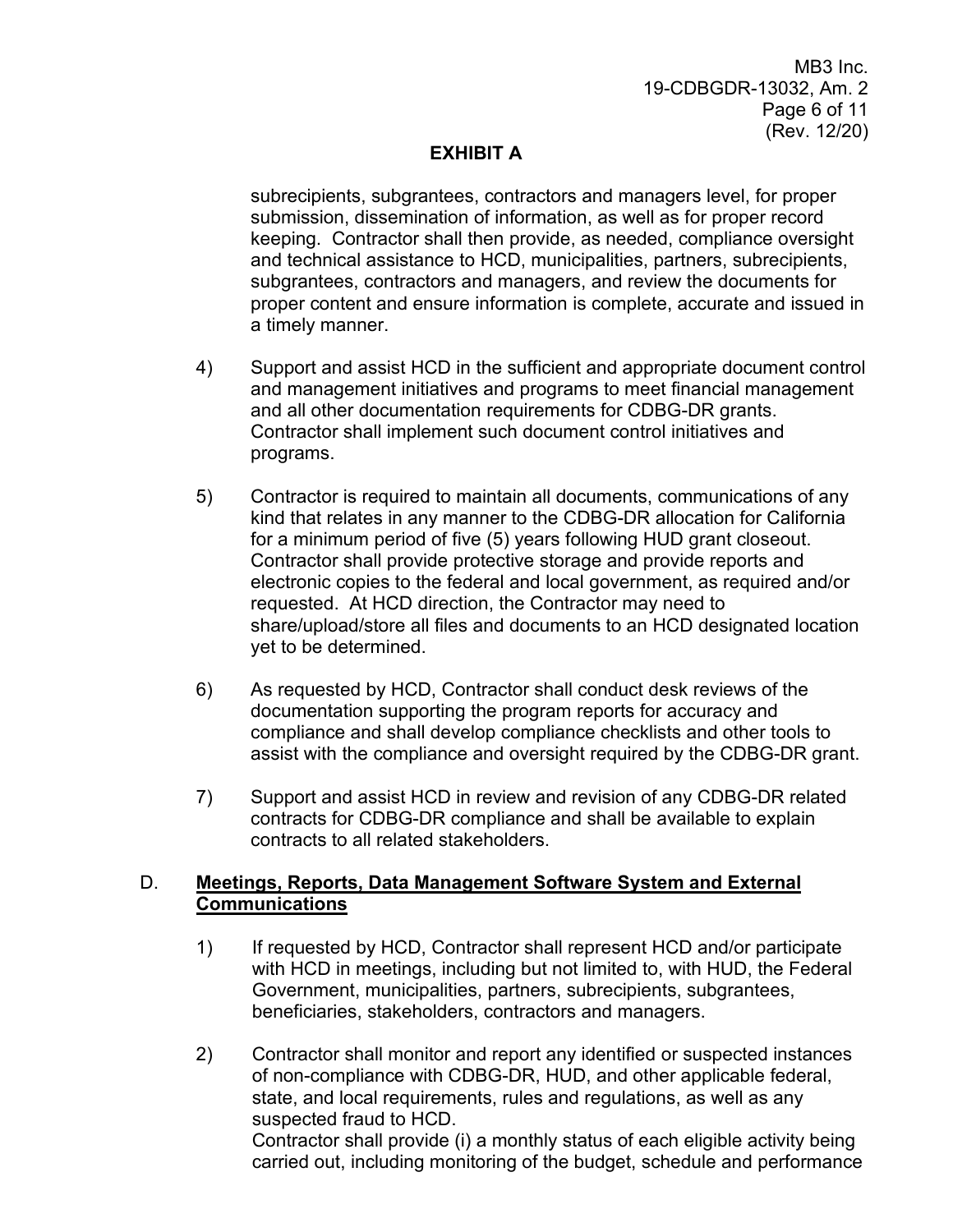MB3 Inc. 19-CDBGDR-13032, Am. 2 Page 7 of 11 (Rev. 12/20)

# **EXHIBIT A**

 federal quarterly reporting requirements. against contract metrics, and; (ii) assist HCD in official presentations and

- lagging performance, communication issues, etc., and the action being prepare high level presentations and briefs upon demand; (vi) carry out 3) Contractor shall provide information on the following: (i) issues impacting each eligible activity being carried out, including reported problems, taken to resolve them; (ii) identification of risks associated with each eligible activity being carried out and the action being taken to mitigate, avoid or reduce them; (iii) deliverables completed to date and those scheduled for completion; (iv) resources available to deliver services, including staff and structure, technology and budget, identification of constraints affecting delivery and institution of corrective actions; (v) HCD and/or the State of California reporting obligations under the CDBG - DR grant.
- (MicroStrategy). Contractor shall assist HCD with programming and any other federal reporting system required by the federal government. 4) Contractor shall have knowledge and expertise in HUD's Disaster Recovery Grant Reporting System (DRGR System) and its five (5) modules, i.e., (i) Admin Module – User management and monitoring; (ii) Action Plan Module – Funded project and activities; (iii) Drawdown Module Access grant fund and program income; (iv) QPR Module – Report accomplishments; (v) Reports Module – Data analytics tool executing reporting requirements through the DRGR System and through – Access grant fund and program income; (iv) QPR Module – Report<br>accomplishments; (v) Reports Module – Data analytics tool<br>(MicroStrategy). Contractor shall assist HCD with programming and<br>executing reporting requirements
- via the Internet. 5) HCD is establishing a web-based grants management system. HCD will make it available to the selected Contractor(s) and other authorized users
- system for all Grantees with grant management service/task requests.  $6$ ) The selected Contractor(s) will be required to upload documents to the
- peripheral equipment, or user Internet connectivity. 7) HCD is not responsible for providing desktop hardware or software,
- 8) Contractor shall assist HCD with CDBG-DR reporting requirements for the State, including but not limited to the Annual Report for the legislature.
- 9) Contractor shall have expertise in disaster recovery data management and assist HCD in in developing and implementing best practices for data management.
- not limited to, financial information, is available at all times in one comprehensive, secure, and user-friendly electronic environment. 10) Contractor shall ensure that all CDBG-DR grant information including, but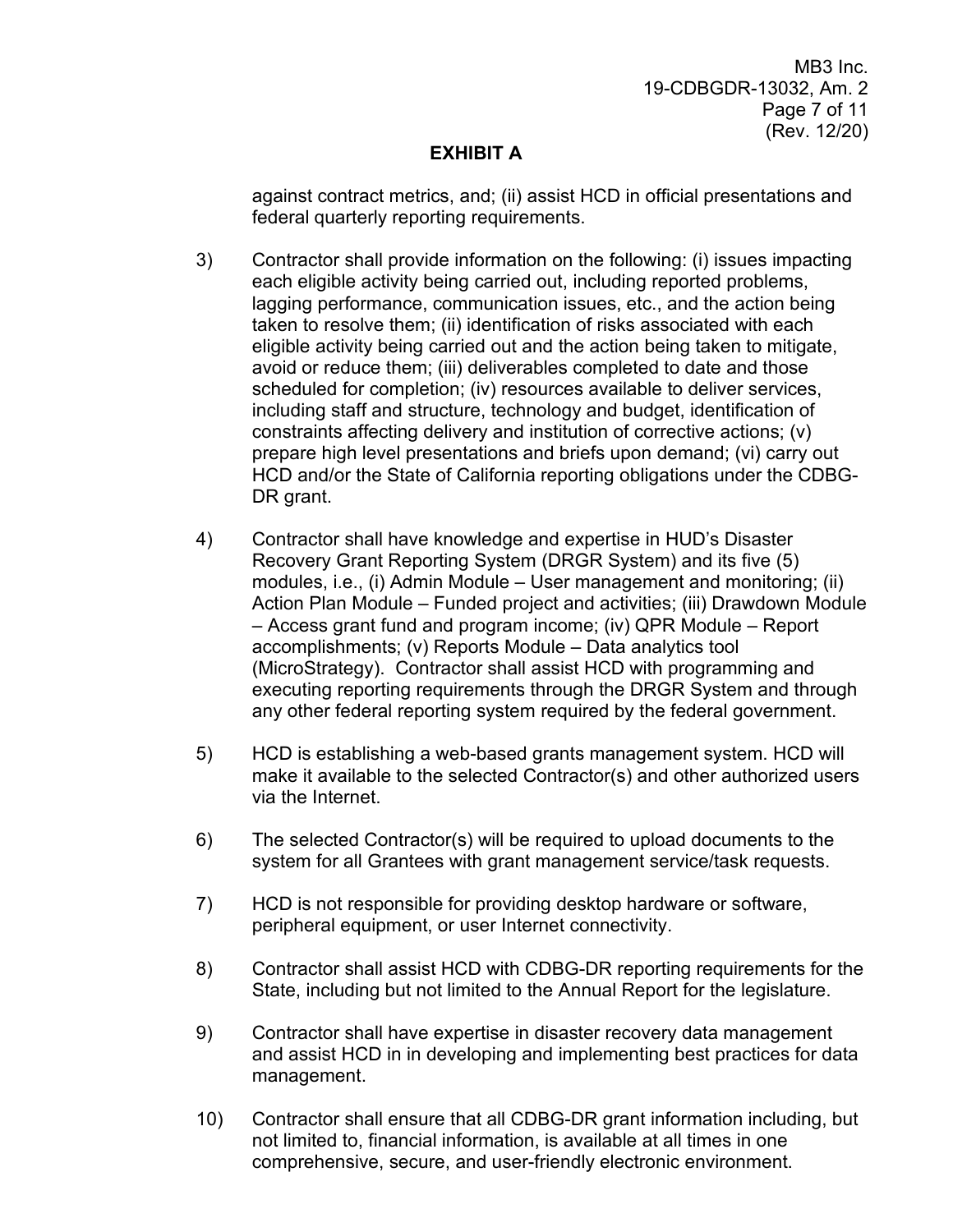MB3 Inc. 19-CDBGDR-13032, Am. 2 Page 8 of 11 (Rev. 12/20)

# **EXHIBIT A**

Financial information includes, but is not limited to, budgeted amount for each eligible activity, CDBG-DR funds drawn to date, CDBG-DR funds expended to date and contract burn-rate reports for all contractors including the Contractor.

 11) Contractor shall assist HCD and its procured public relations firm, if any, in any of the other initiatives that may be pursuant to this contract. content preparation for external communications, including, news releases, conferences and web content in relation to CDBG-DR and/or

# E. **Trainings and Supervision**

- managers, as needed, to ensure compliance with funding regulations and 1) Contractor shall conduct periodic trainings to local jurisdiction staff and/or to municipalities, partners, subrecipients, subgrantees, contractors and requirements, including, CDBG-DR grant and local administrative practices, to meet performance objectives and ensure adherence to all applicable regulations and requirements. When major changes in policy or requirements occur, Contractor shall prepare the necessary training materials and effectively communicate the changes.
- 2) Support, assist and build HCD capacity in monitoring, supervising and evaluating the CDBG-DR Program Manager(s) and staff and shall provide oversight, guidance and technical expertise to CDBG-DR Program Manager(s).
- compliance; (vii) submission of all HUD required forms. 3) Contractor shall ensure, monitor and oversee, through the qualified personnel or staff: (i) OSHA/CalOSHA compliance and supervision of job site safety; (ii) environmental assessments, when and where needed, are completed; (iii) fraud prevention and abuse practices are in place and being implemented; (iv) local and federal permit(s) clearance; (v) Wildland-Urban Interface (WUI) construction codes (CAL FIRE's Chapter 7A) are being required and met in all CAL FIRE High Fire Zones where CDBG-DR funds are being used for construction ; (vi) environmental
- standards insofar as those acts apply to the performance of their 4) Contractor shall ensure and build HCD capacity to ensure municipalities, partners, subrecipients, subgrantees, contractors and managers comply with the requirements of the Secretary of Labor in accordance with the Davis-Bacon Act, Work Hours and Safety Standards Act, the Copeland "Anti-Kickback" Act, Fair Housing and Equal Opportunity Standards and all other applicable federal, and state laws and regulations pertaining to labor respective contracts or agreements.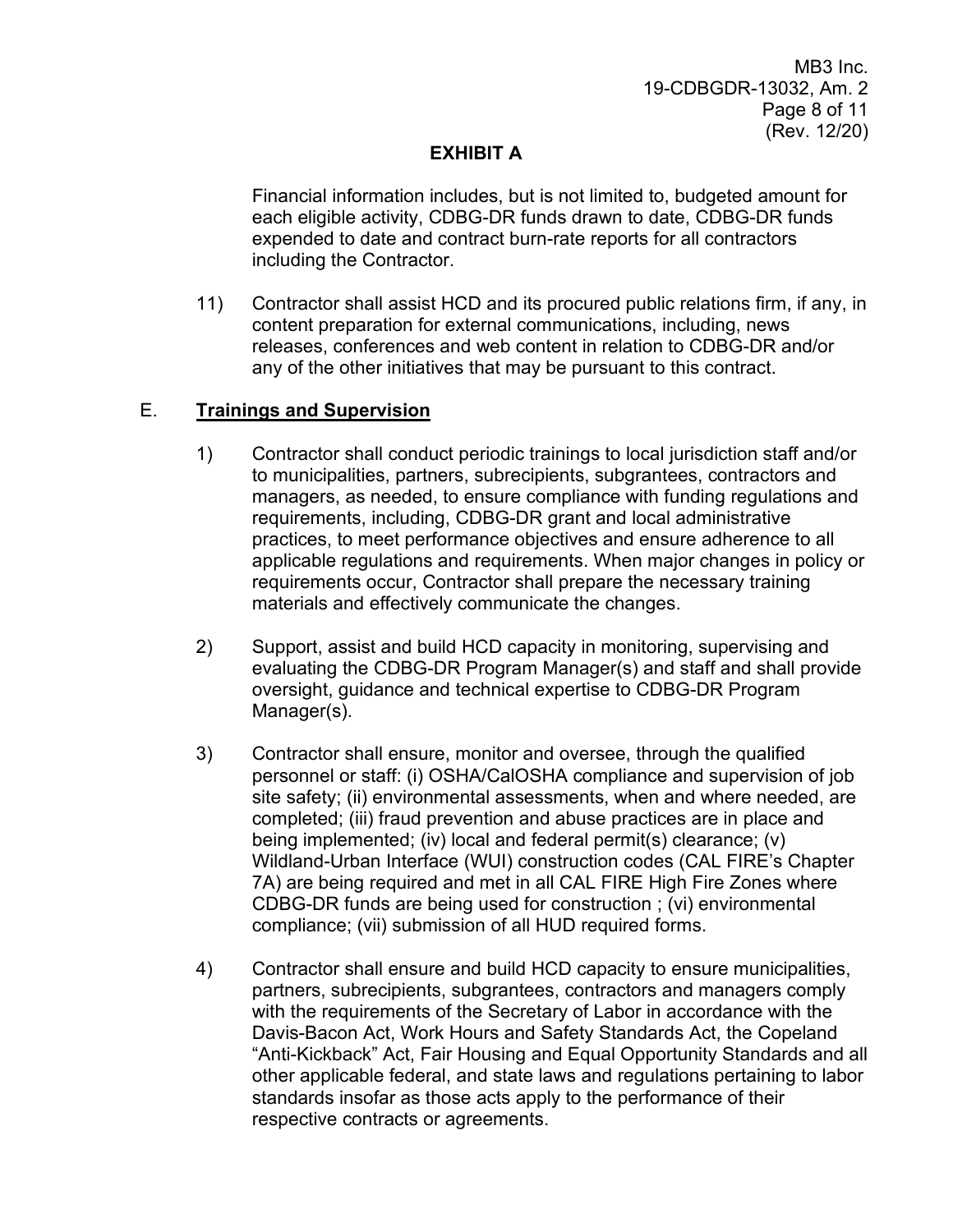MB3 Inc. 19-CDBGDR-13032, Am. 2 Page 9 of 11 (Rev. 12/20)

# **EXHIBIT A**

- are compliant with any regulatory requirements associated with the funds. 5) Contractor shall ensure and build HCD capacity to ensure that all municipalities, partners, subrecipients, subgrantees, contractors, managers, and any entities receiving CDBG-DR funds are aware of and
- municipalities, partners, subrecipients and/or subgrantees including, but management system. Contractor shall monitor and build HCD capacity to 6) Support, assist and build HCD capacity in the evaluation of applications by not limited to, eligibility and prioritization and that applicant files are complete and maintained as part of the document control and monitor municipalities, partners, subrecipients and/or subgrantees receiving CDBG-DR funds to meet the accounting, transparency, reporting, job creating, contracting and any other applicable requirements through proper oversight, outreach and technical assistance.

# F. **Risk Management Assessments**

Contractor shall provide risk management assessments in relation to the CDBG - DR grant.

# G. **Reviewing, Processing, Tracking and Monitoring of Invoices and Requests for Payments**

 Contractor shall review, process, track and monitor, and build HCD capacity to review, process, track and monitor all invoices and/or requests for payments for other contractors under CDBG-DR, and forward the results of the reviews and processes to HCD and discuss, advise, and capacity build HCD as necessary.

### H. **Closeout and Other Grant Management Duties**

- 1) Contractor shall assist in all project/program closeout tasks and submitted as required. Contractor shall ensure that compliant procedures report of all CDBG-DR related activities, including electronic copies of all supporting documents. submissions and ensure that all closeout documents are prepared and are followed with documents maintained and provided in order to satisfy HUD and other federal audit requirements, resulting in an audit financial
- supporting documents.<br>2) Contractor shall perform any other grant management duty or need, when provide additional resources, as requested, to appropriately and timely requested, in order to assure compliance with CDBG-DR grant, HUD and/or any other applicable federal and local requirements, rules and regulations and/or HUD requests under the grant. Contractor shall also respond to any other grant management duty or need.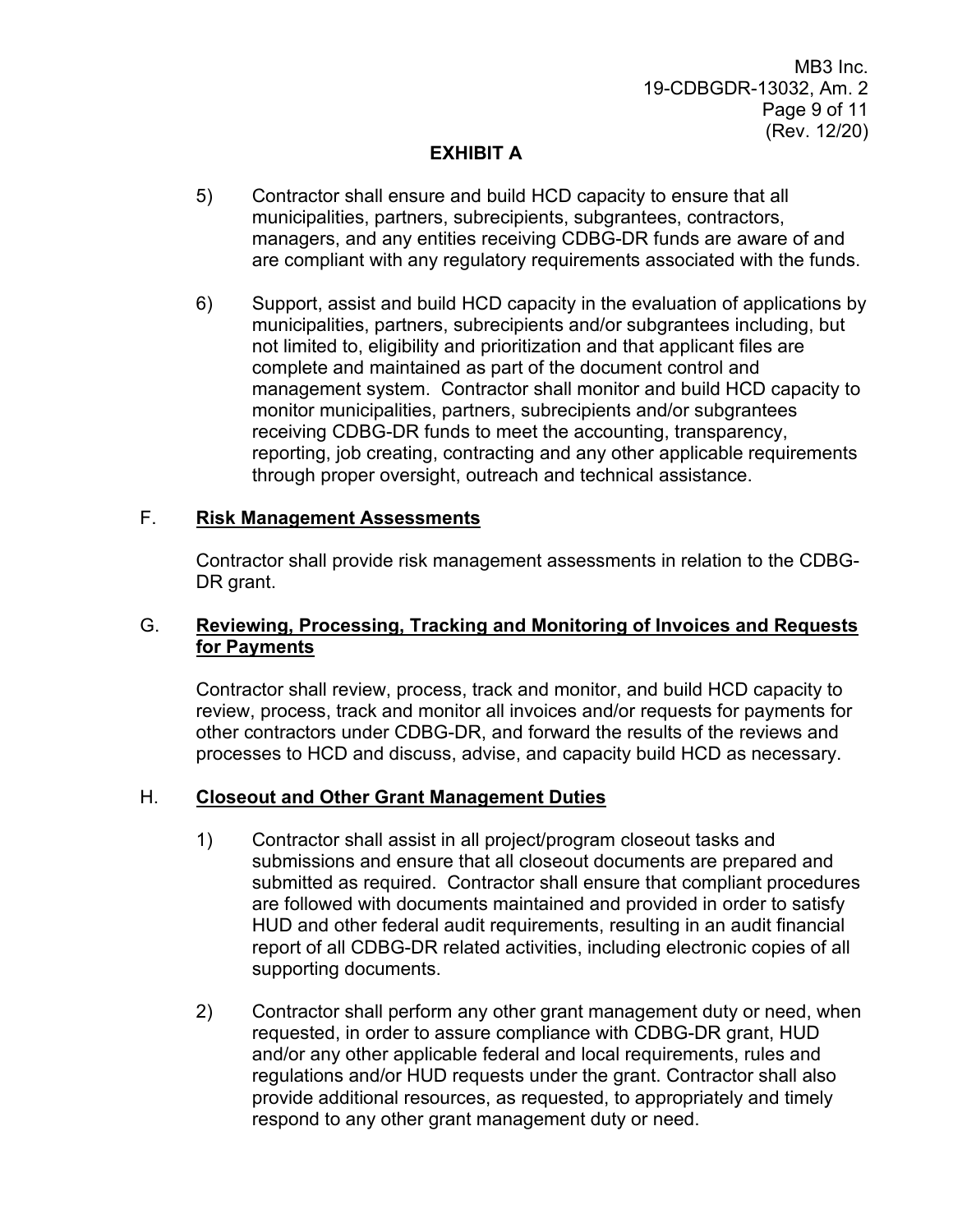MB3 Inc. 19-CDBGDR-13032, Am. 2 Page 10 of 11 (Rev. 12/20)

# **EXHIBIT A**

### I. **State Implemented Activities**

- 1) The tasks described herein shall also be available for programs or projects implemented directly by the State, on an as needed basis.
- 2) Programs which are entirely or in part implemented by the State, the Contractor may be requested, on an as needed basis as directed by HCD, to provide additional support activities in the implementation of programs, including but not limited to community planning, outreach and associated services, conducting on-site and remote interviews of stakeholders, assisting with public participation requirements and assisting with property acquisition issues.

### J. **Reporting and Program Controls**

- 1) Provide a functional organization structure with proper administrative oversight.
- 2) Submit monthly invoices including individual time sheets, if required, and evidence indicating the percent of work complete for each task order.

### K. **Other**

- approval of project plans, cost estimates, bidding documents and 1) The Contractor(s) may be required to perform language translation for documents and in public meetings, labor compliance reviews; review and advertisements, and construction contracts and change orders on behalf of HCD; as well as production of cost reasonableness evaluations.
- 2) Additional work effort will be determined on a case-by-case basis and may include CDBG-DR compliance monitoring of any program funded with CDBG-DR.

### L. **Service/Task Request and Budget Control System and Deliverables**

- managing work, services, and budget. This may include development and implementation of a task order system or some such other system. 1) Contractor shall support and advise HCD on the best method(s) for Requests for services will describe the scope of work, deliverables, budget, and schedule.
- 2) Contractor shall provide full policies, procedures, forms and training for any work and budget management control system to be implemented.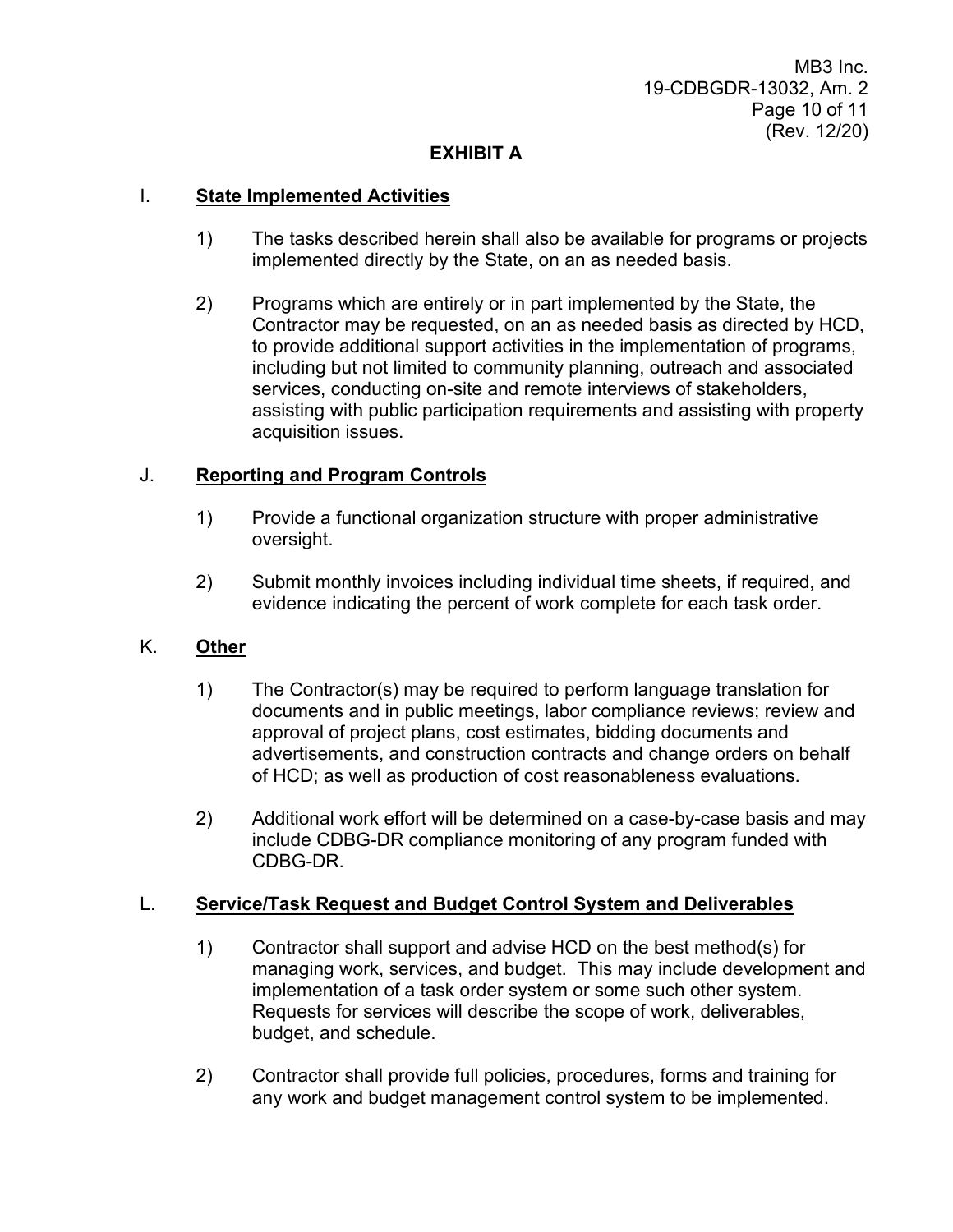MB3 Inc. 19-CDBGDR-13032, Am. 2 Page 11 of 11 (Rev. 12/20)

# **EXHIBIT A**

3) The form that HCD implements to standardize Requests for Services, shall be used and the completion of each request form shall constitute a separate deliverable.

# **5. Effective Date and Term**

- A. This Agreement is effective upon California Department of General Services (DGS) approval. No services shall be provided before approval by DGS, or after the termination date. The termination date of this Agreement is October 31, 2022.
- by DGS, and span three (3) years, with six (6) one (1) year optional extensions not to exceed a total of nine (9) years. The optional extensions may be executed B. The term of this Agreement shall commence on the Agreement Execution Date in varying intervals.
- C. HCD reserves the right to amend this Agreement at any time during the term of necessary. Amendments to this Agreement will be in effect upon approval by the Agreement, or extend the term of this Agreement, should it become DGS.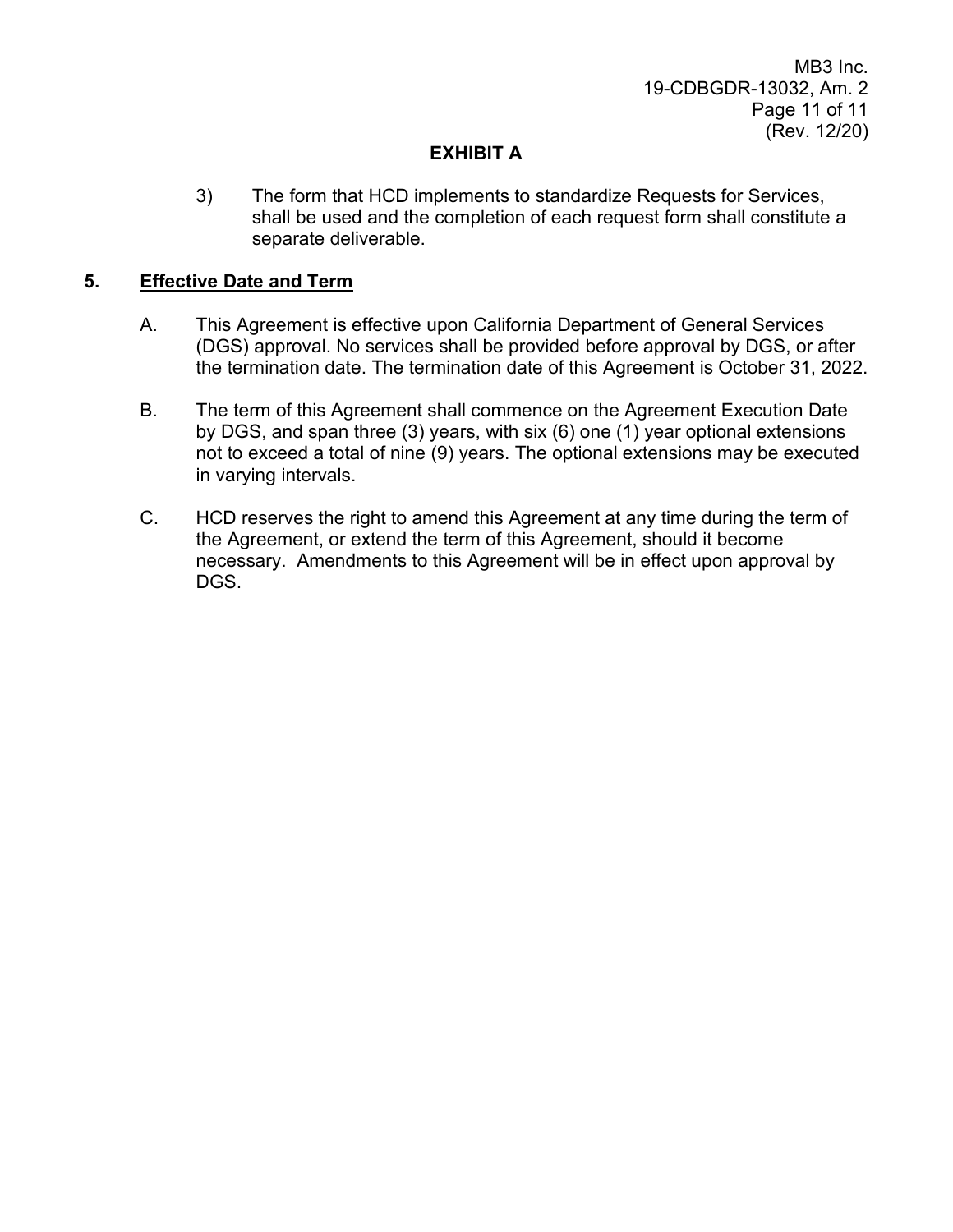MB3 Inc. Page 1 of 3 (Rev. 12/20) 19-CDBGDR-13032, Am.2

### **EXHIBIT B**

### **BUDGET DETAIL AND PAYMENT PROVISIONS**

### **1. Agreement Amount**

The total amount of this Agreement shall not exceed \$7,455,905.00 13,643,173.00.

- The total amount for work under the grants (CDBG-DR, CDBG-DR Infrastructure, CDBG-Mitigation) for 2017 disasters shall not exceed \$7,455,905.00.
- The total amount for work under the grant (CDBG-DR) for 2018 disasters shall not exceed \$6,187,268.00.

### **2. Budget Detail**

2017 <mark>and 2018</mark> CDBG-DR Grant Management Contract Key Personnel and Labor Classifications- June 2020

| <b>GCR Team - Key Personnel</b> |                             |                    |  |
|---------------------------------|-----------------------------|--------------------|--|
| <b>Team Member</b>              | <b>Labor Classification</b> | <b>Hourly Rate</b> |  |
| <b>Ted Guillot</b>              | <b>Director</b>             | \$280.00           |  |
| <b>Adrienne Duncan</b>          | <b>Project Manager</b>      | \$185.00           |  |
| <b>Colin Bailey</b>             | <b>Project Manager</b>      | \$185.00           |  |
| <b>Whitney Roche</b>            | <b>Programmatic SME</b>     | \$215.00           |  |
| Doug Ongie                      | <b>Programmatic SME</b>     | \$215.00           |  |
| <b>Dionne Roberts</b>           | <b>Regulatory SME</b>       | \$235.00           |  |
| <b>Randall Mullen</b>           | <b>Regulatory SME</b>       | \$235.00           |  |
| <b>Rudy Munoz</b>               | <b>Regulatory SME</b>       | \$235.00           |  |
| <b>Tyler Bridges</b>            | Sr. Grant Manager           | \$175.00           |  |
| <b>Clint Whited</b>             | <b>Programmatic SME</b>     | \$215.00           |  |

| <b>Labor Category</b>            | <b>Hourly Rate</b> |
|----------------------------------|--------------------|
| <b>Regulatory SME</b>            | \$235.00           |
| <b>Programmatic SME</b>          | \$215.00           |
| Sr. Grant Manager                | \$175.00           |
| <b>Grant Manager</b>             | \$145.00           |
| <b>Grant Analyst</b>             | \$125.00           |
| <b>Senior Technical Advisor</b>  | \$165.00           |
| Associate                        | \$90.00            |
| <b>Financial Analyst</b>         | \$95.00            |
| <b>IT Specialist</b>             | \$85.00            |
| <b>Communications Specialist</b> | \$150.00           |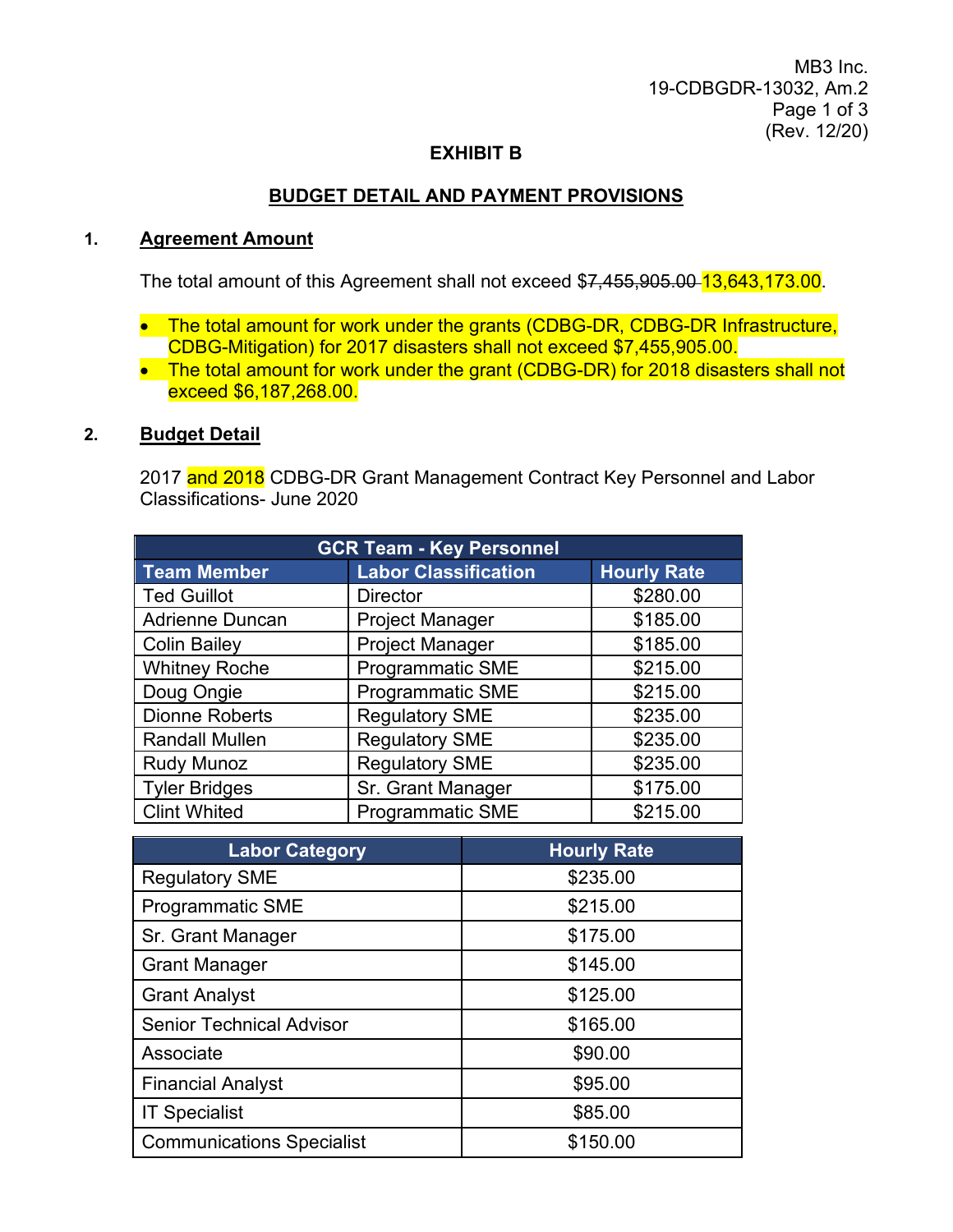# **EXHIBIT B**

above. Travel expenses are not provided. Any travel costs incurred are part of the total cost

- A. \* \*Other Direct Costs are limited to translation services of vital documents in compliance with federal regulations and HCD's Citizen Participation Plan. Unless otherwise directed by HCD, vital documents will be translated into Spanish and interpreter services in American Sign Language and Spanish will be made available for public meetings, additional ODCs must be pre- approved by HCD.
- B. Supplies not individually listed within Other Direct Costs, or otherwise approved by the State, shall be provided by the Contractor at its own cost.

### **3. Invoicing and Payment**

- A. Contractor shall invoice on a monthly or quarterly basis, with the total of all invoices not to exceed the amounts shown in Section 2, Budget Detail of this Exhibit.
- B. For services satisfactorily rendered, and upon receipt and approval of the invoices, and satisfactory supporting documentation. HCD agrees to compensate the Contractor the invoiced amount.
- Invoices must include this Agreement number and a Purchase Order number. Manager. Handwritten Agreement number is not acceptable. C. Invoices must include this Agreement number and a Purchase Order number. The Purchase Order number will be provided at a later time by the Contract
- D. Invoices Submission for Contracts Managed Through Grants Network:
	- 1) The vendor must set up an account in the Grants Network system at [www.gn.ecivis.com.](http://www.gn.ecivis.com/) The program link will be provided after contract execution.
	- 2) Invoices shall be submitted through the vendor's Grant Network account and will include all supporting documentation as an upload in the Financial Report (reimbursement request).
	- 3) Supporting documentation must include:
		- a) Invoice summary which include:
			- The performance period,
			- Contract number,
			- Purchase order number,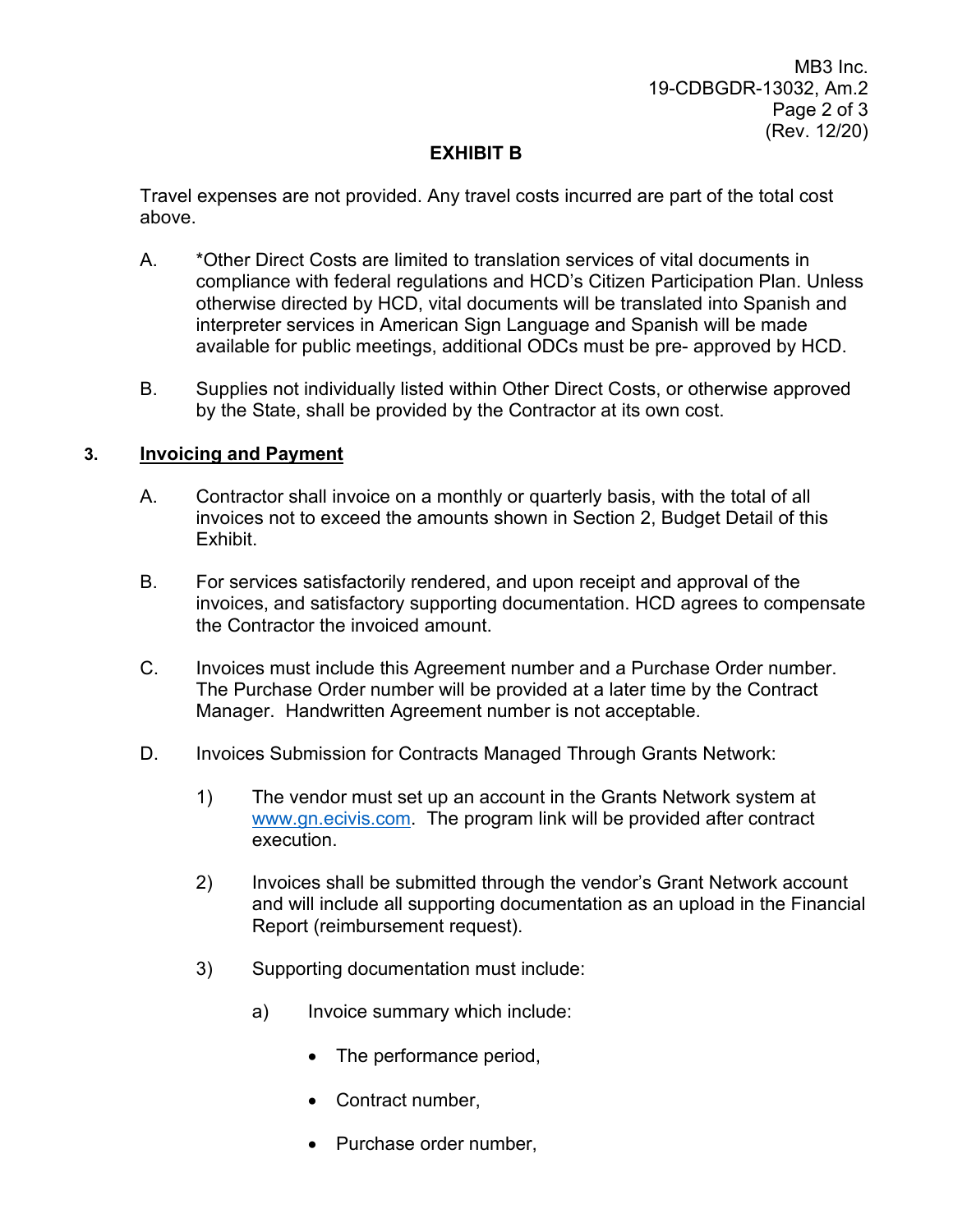MB3 Inc. Page 3 of 3 (Rev. 12/20) 19-CDBGDR-13032, Am.2

# **EXHIBIT B**

- • Names of worker's being included in the invoice broken out by task line item. Their total hours by task must be clear.
- The total amount being invoiced
- b) Official timesheets for every person (vendor staff and show the worker's name and hours worked for each day. subcontractors) included on the invoice. The timesheet must clearly
- c) A clear crosswalk of deliverables/accomplishments for which time is being billed, with a narrative explaining what work was being done during the time being billed. Generally, this is shown as a grid with column headings such as: Date, Task, Employee, Description of Services and Hours. show the worker's name and hours worked for each day.<br>
c) A clear crosswalk of deliverables/accomplishments for which time<br>
being billed, with a narrative explaining what work was being done<br>
during the time being billed.
- costs and performance period being billed.

### **4. Budget Contingency Clause**

- A. It is mutually agreed that if the Budget Act of the current year and/or any subsequent years covered under this Agreement does not appropriate sufficient not be obligated to perform any provisions of this Agreement. funds for the contract, this Agreement shall be of no further force and effect. In this event, HCD shall have no liability to pay any funds whatsoever to Contractor or to furnish any other considerations under this Agreement and Contractor shall
- B. If funding for any fiscal year is reduced or deleted by the Budget Act for purposes of this contract, HCD shall have the option to either cancel this Agreement with no liability occurring to HCD or offer an agreement amendment to Contractor to reflect the reduced amount.

# **5. Prompt Payment Clause**

Payment will be made in accordance with, and within the time specified in Government Code Chapter 4.5, commencing with Section 927.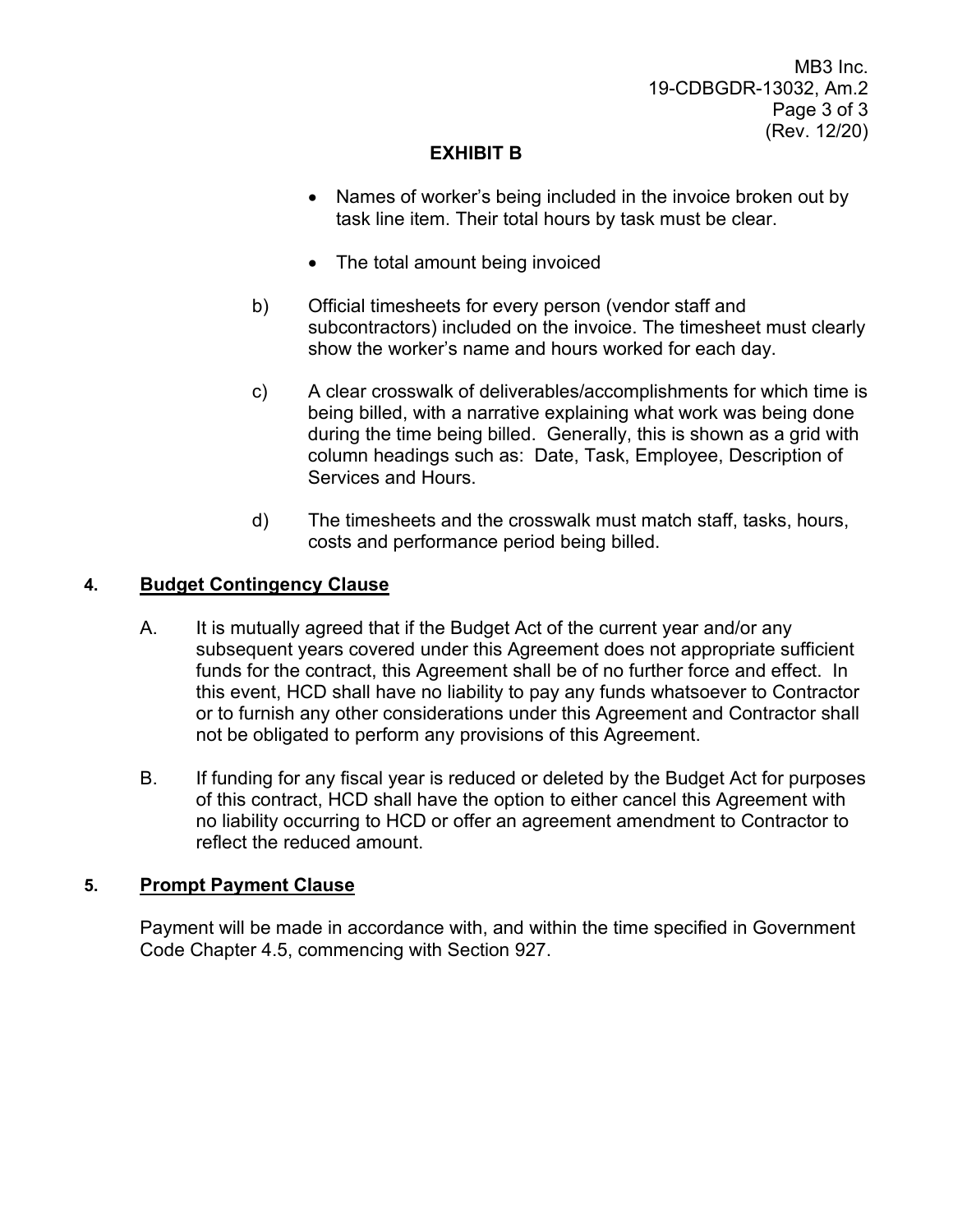MB3 Inc. 19-CDBGDR-13032, Am. 2 Page 1 of 12 (Rev. 12/20)

### **EXHIBIT D**

# **HCD ADDITIONAL CONTRACT TERMS**

### **PERSONAL/CONSULTING SERVICES (Rev. 10/28/20)**

### **1. Interpretation**

 California General Terms and Conditions (GTC - 04/2017) and the terms of this Agreement and exhibits or attachments shall be resolved in favor of the GTC – 04/2017. In the interpretation of this Agreement, any inconsistencies between the State of

### **2. Publications and Reports**

- A. Unless otherwise provided for in this Agreement, Contractor shall:
	- 1) Incorporate any comments or revisions required by HCD into any publication or report and shall not publish any material until it receives final written HCD approval from the Contract Manager.
	- supplied to HCD in an unlocked, Word or Excel format. 2) Furnish one copy of each publication and report required plus one reproducible original. Any publication or report produced in PDF must be
- B. Illustrations, maps and graphs in summaries and publications and reports shall be developed in a manner which allows the complete illustration to be contained on a single 8-1/2 by 11 page unless specific written approval is given to the contrary.
- C. Graphs, illustrations and printed materials shall be printed in a single color throughout each publication unless prior written HCD approval is granted.
- D. Contractor's name shall appear only on the cover and title page of publications and reports and summaries. Covers and title pages will read as follows:

### **DEPARTMENT OF HOUSING & COMMUNITY DEVELOPMENT TITLE OF PUBLICATION BY (CONTRACTOR)**

- E. HCD retains ownership of and reserves the right to use and reproduce all publications and reports and data produced and delivered pursuant to this Agreement.
- F. If the publication and/or report are prepared by nonemployees of HCD, it shall contain the numbers and dollar amounts of all contracts and subcontracts relating to the preparation of the report in a separate section of the report (Government Code Section 7550).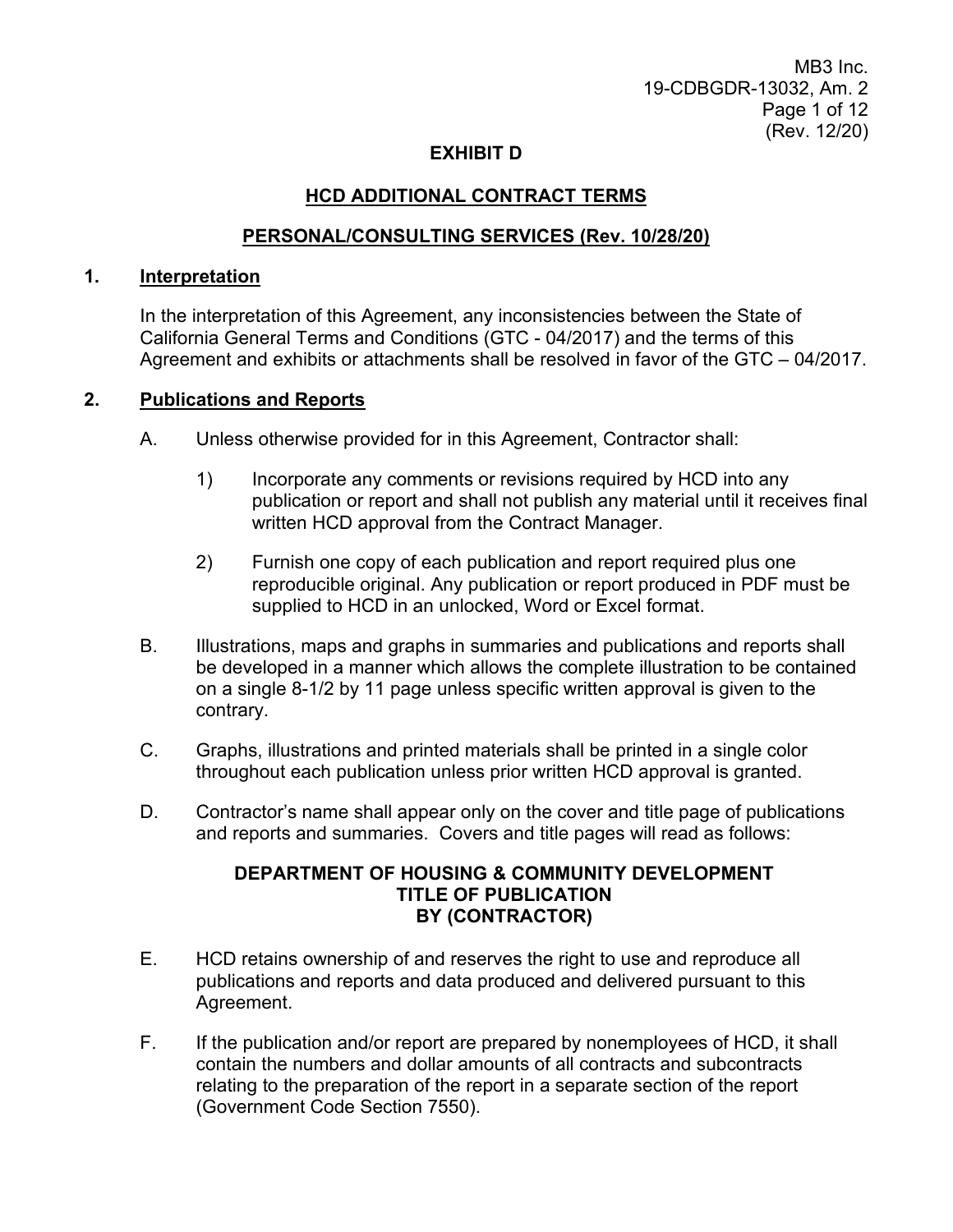# **EXHIBIT D**

### **3. Progress Reports**

 report in writing once a month. This progress report shall include, but not be limited to, a statement that the Contractor is or is not on schedule, any pertinent reports or interim Except as otherwise specified, in writing, by HCD, Contractor shall provide a progress findings, and an opportunity to discuss any difficulties or special problems so that remedies can be developed as soon as possible.

### **4. Presentation**

 Upon HCD's request, Contractor shall meet with HCD to present any findings, conclusions and recommendations required per this Agreement.

### **5. Report Delivery**

All reports, or other communications except invoices, are to be delivered to the Contract Manager, as outlined in Exhibit A.3.

### **6. HCD Staff**

 and under conditions that may be directed by the Contract Manager. In this regard, HCD staff will be given access to all data, working papers, etc., which Contractor may HCD staff shall be permitted to work side by side with Contractor's staff to the extent seek to utilize.

### **7. Confidentiality of Data and Documents**

- A. Contractor will not disclose data or documents or disseminate the contents of the final or any preliminary report without the express prior written permission of the Contract Manager.
- B. Permission to disclose information or documents on one occasion, or public hearings held by HCD relating to the same, shall not authorize Contractor to further disclose such information or documents on any other occasion.
- Contractor's own personnel involved in the performance of this Agreement, or at C. Contractor will not comment publicly to the press or any other media regarding its data or documents, or HCD's actions on the same, except to HCD staff, a public hearing, or in response to questions from a legislative committee.
- D. If requested by HCD, the Contractor shall require each of its employees or officers, who will be involved in the performance of this Agreement, to agree, in writing, to the above terms in an HCD approved form. Contractor shall supply HCD with evidence of the employee or officer's signature on the HCD form.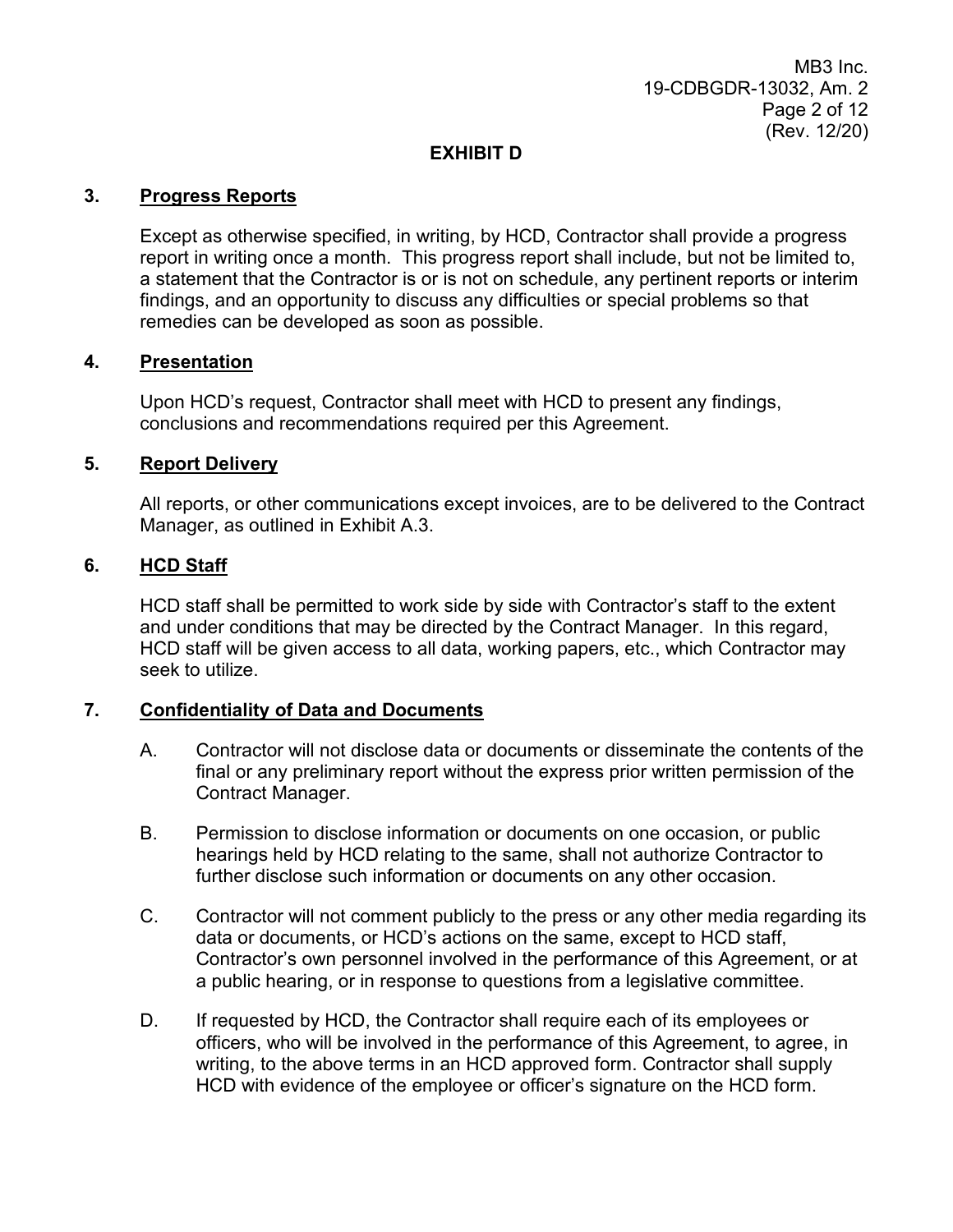# **EXHIBIT D**

- E. To the extent that HCD has approved the use of subcontractors in this Agreement, Contractor shall include in its agreements with each approved subcontractor the foregoing provisions related to the confidentiality of data and the non-disclosure of the same.
- F. Contractor may, at its own expense, and upon written approval by the HCD Contract Manager, publish or utilize, 90 days after any data or document submittal to HCD per this Agreement has become a part of the public record and shall include the following legend:

# **Legal Notice**

 This report was prepared as an account of work sponsored by HCD but does not necessarily represent the views of HCD or any of its employees except to the extent, if any, that it has formally been approved by HCD. For information Sacramento, California, 94252-2050. Neither HCD nor the State of California, whatsoever for the contents of this document, nor does any party represent that regarding any such action, communicate directly with HCD at P.O. Box 952050, nor any officer or employee thereof, or any of its contractors or subcontractors makes any warranty, express or implied, or assumes any legal liability use of the data contained herein would not infringe upon privately owned rights.

### **8. Provisions Relating to Data**

- A. "Data" as used in this Agreement means recorded information, regardless of form or characteristics, of a scientific or technical nature. It may be, for example, in any deliverable document called for by this Agreement. The data may be charts, tables, mathematical modes, collections, extrapolations of data or computer printouts, or retained in computer memory. document research, experimental, developmental or engineering work; or be used to define a design or process; or support a premise or conclusion asserted graphic or pictorial delineations in media, such as drawings or photographs, information, etc. It may be in machine form, punched cards, magnetic tape,
- manner as being under Contractor's control prior to commencement of B. "Proprietary data" is such data as the Contractor has identified in a satisfactory performance of this Agreement and which has been reasonably demonstrated as being of a proprietary force and effect at the time this Agreement is commenced.
- this Agreement. Any electronic data processing program, model or software of this Agreement at HCD's expense, together with complete documentation C. "Generated data" is that data which the Contractor has collected, collated, recorded, deduced, read out or postulated for utilization in the performance of system developed or substantially modified by the Contractor in the performance thereof, shall be treated in the same manner as generated data.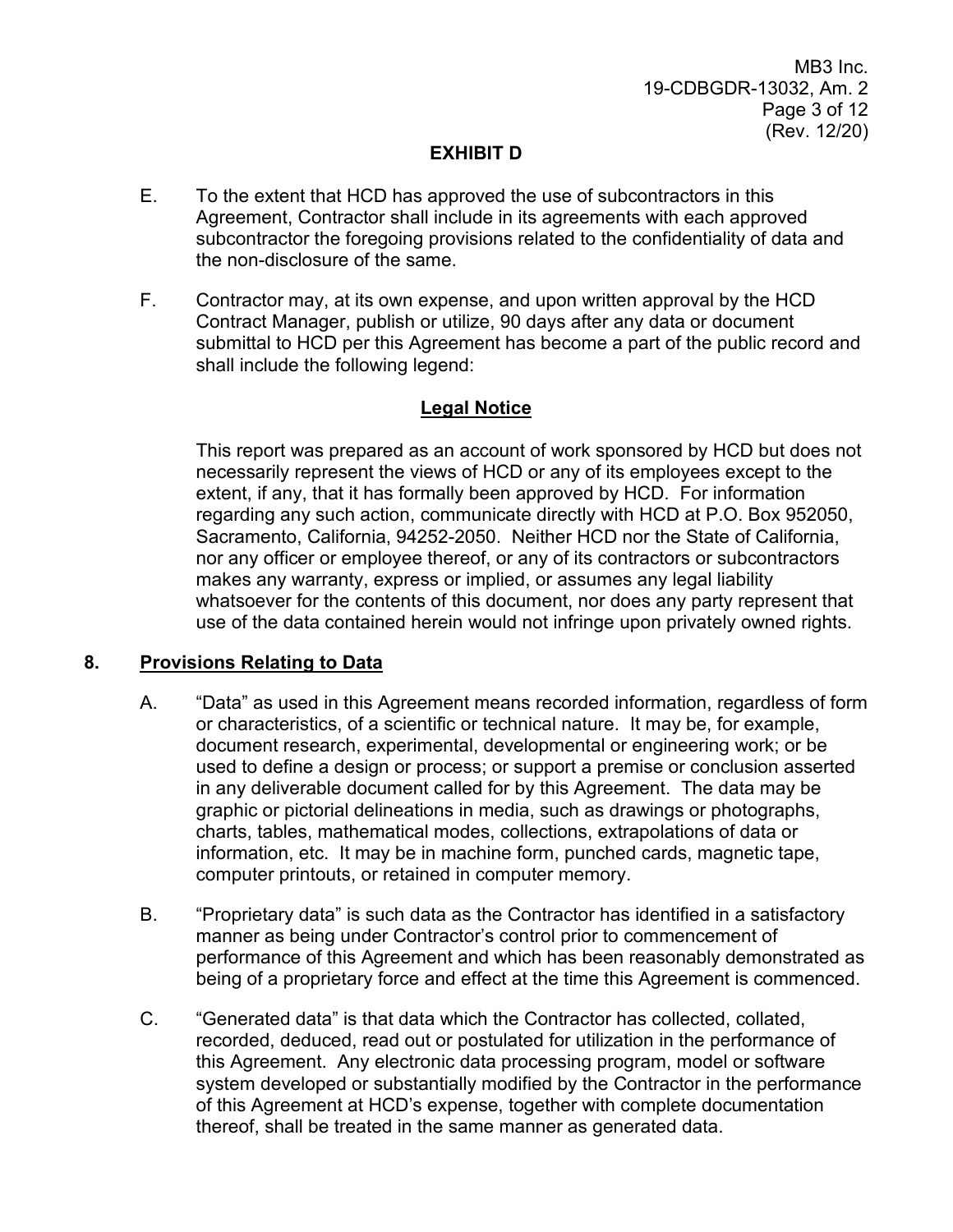MB3 Inc. 19-CDBGDR-13032, Am. 2 Page 4 of 12 (Rev. 12/20)

# **EXHIBIT D**

- be delivered to HCD, in accordance with the terms of this Agreement. Such data D. "Deliverable data" is that data which under terms of this Agreement is required to shall be the property of HCD.
- E. "Generated data" shall be the property of HCD unless and only to the extent that it is specifically provided otherwise herein.
- amendments hereto, or for three years after the conclusion or resolution of any F. As to generated data which is reserved to the Contractor by express terms and as to any preexisting or proprietary data which has been utilized to support any premise, postulate or conclusion referred to or expressed in any deliverable hereunder, Contractor shall preserve the same in a form which may be introduced in evidence in a court of competent jurisdiction at Contractor's own expense for a period of not less than three years after acknowledged receipt by HCD of the final report or termination of this Agreement and any and all and all audits or litigation relevant to this Agreement, whichever is later.
- accordance with this Agreement, and Contractor agrees to use best efforts to G. Prior to the expiration of such time and before changing the form of or destroying any such data, Contractor shall notify HCD, in writing, of any such contemplated action. HCD may within 30 days after said notification determine whether it desires said data to be further preserved and, if HCD elects, the expense of further preserving said data shall be paid for by HCD. Contractor agrees HCD shall have unrestricted reasonable access to the same during said three-year period and throughout the time during which said data is preserved in furnish competent witnesses or identify such competent witnesses to testify in any court of law regarding said data.

### **9. Amendments**

Amendments to this Agreement are allowed and shall follow the rules and guidelines outlined in the current State Contracting Manual (SCM) Vol 1, including but not limited to the following:

- A. The time for performance of the tasks and items within the budget may be changed with prior written approval of the Contract Manager. However, the term of this Agreement or contract amount may only be changed by formal amendment.
- B. HCD reserves the right to amend this Agreement at any time during this Agreement term, should it become necessary to complete the agreed upon Work outlined in the Original Agreement and upon approval by HCD/DGS.
- C. Dollar amount and timeframe shall be determined based on the procurement method used.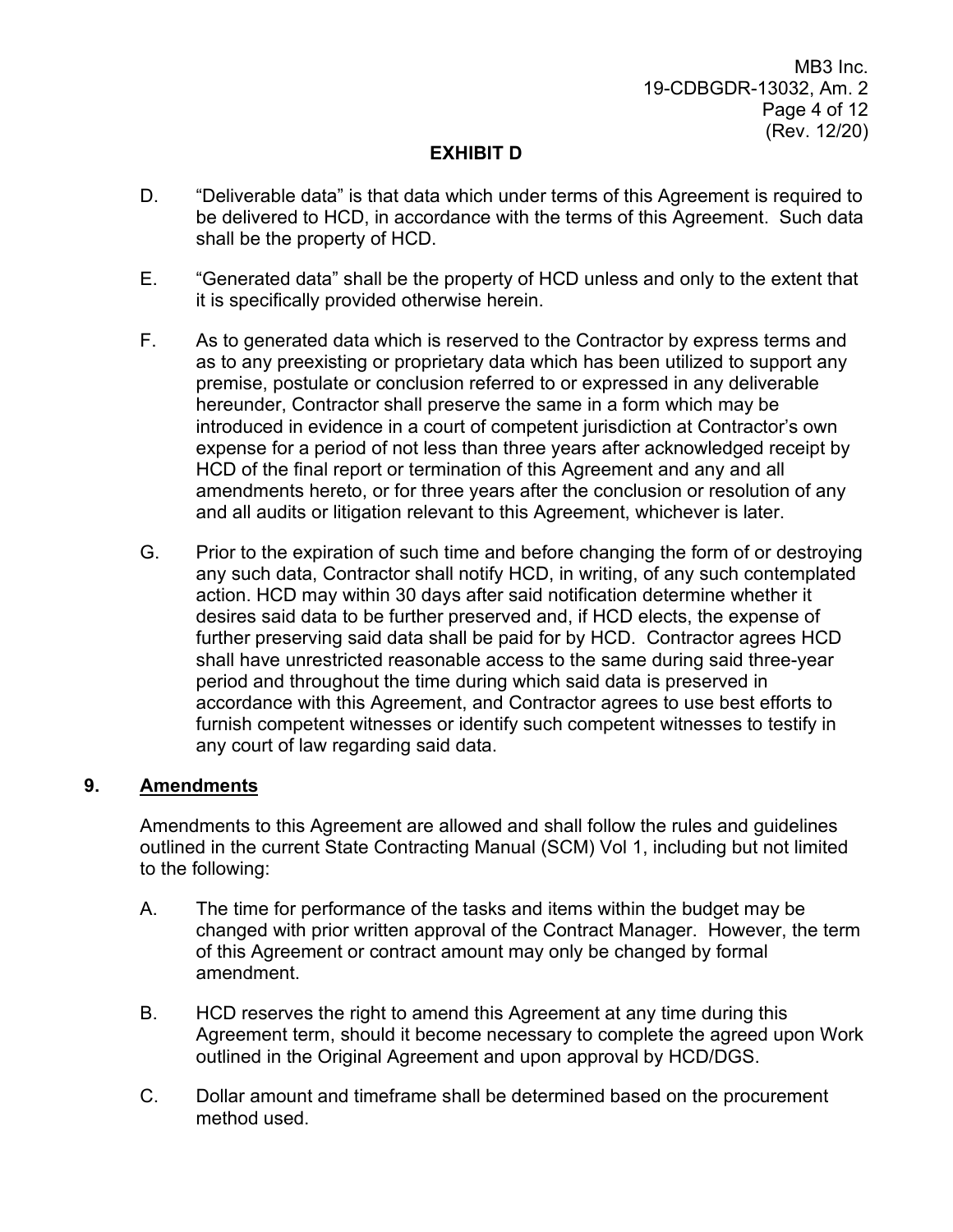MB3 Inc. 19-CDBGDR-13032, Am. 2 Page 5 of 12 (Rev. 12/20)

### **EXHIBIT D**

### **10. Approval of Product**

Each product to be approved under this Agreement shall be approved by the Contract Manager. HCD's determination as to satisfactory work shall be final absent fraud, mistake or arbitrariness.

### **11. Substitutions**

 the Contract Manager's prior written approval. Notice to either party may be given by email as provided in Exhibit A.3. Such notice shall be effective when received as indicated on email. Alternatively, notice may be given by personal delivery by any Contractor's key personnel as indicated in its proposal may not be substituted without means whatsoever to the party and such notice shall be deemed effective when delivered.

### **12. Waiver**

 No waiver of any breach of this Agreement shall be held to be a waiver of any other or by law. Failure of HCD to enforce at any time the provisions of this Agreement, or subsequent breach. All remedies afforded in this Agreement shall be taken and construed as cumulative; that is, in addition to every other remedy provided therein or require at any time performance by Contractor of any provisions, shall in no way be construed to be a waiver of such provisions nor to affect the validity of this Agreement or the right of HCD to enforce said provisions.

### **13. Agreement is Complete**

 parties hereto shall be deemed a part of this Agreement. Other than as specified herein, no document or communication passing between the

### **14. Captions**

 convenience and ready reference. They do not purport to and shall not be deemed to The clause headings appearing in this Agreement have been inserted for the purpose of define, limit or extend the scope or intent of the clauses to which they pertain.

#### $15.$ **15. Public Hearings**

 If public hearings on the subject matter dealt with in this Agreement are held within one the personnel assigned to this Agreement at the hourly rates specified in the year from this Agreement's expiration date, the Contractor shall make available to testify Contractor's proposed budget. HCD will reimburse Contractor for travel of said personnel at the contract rates for such testimony, as may be requested by HCD.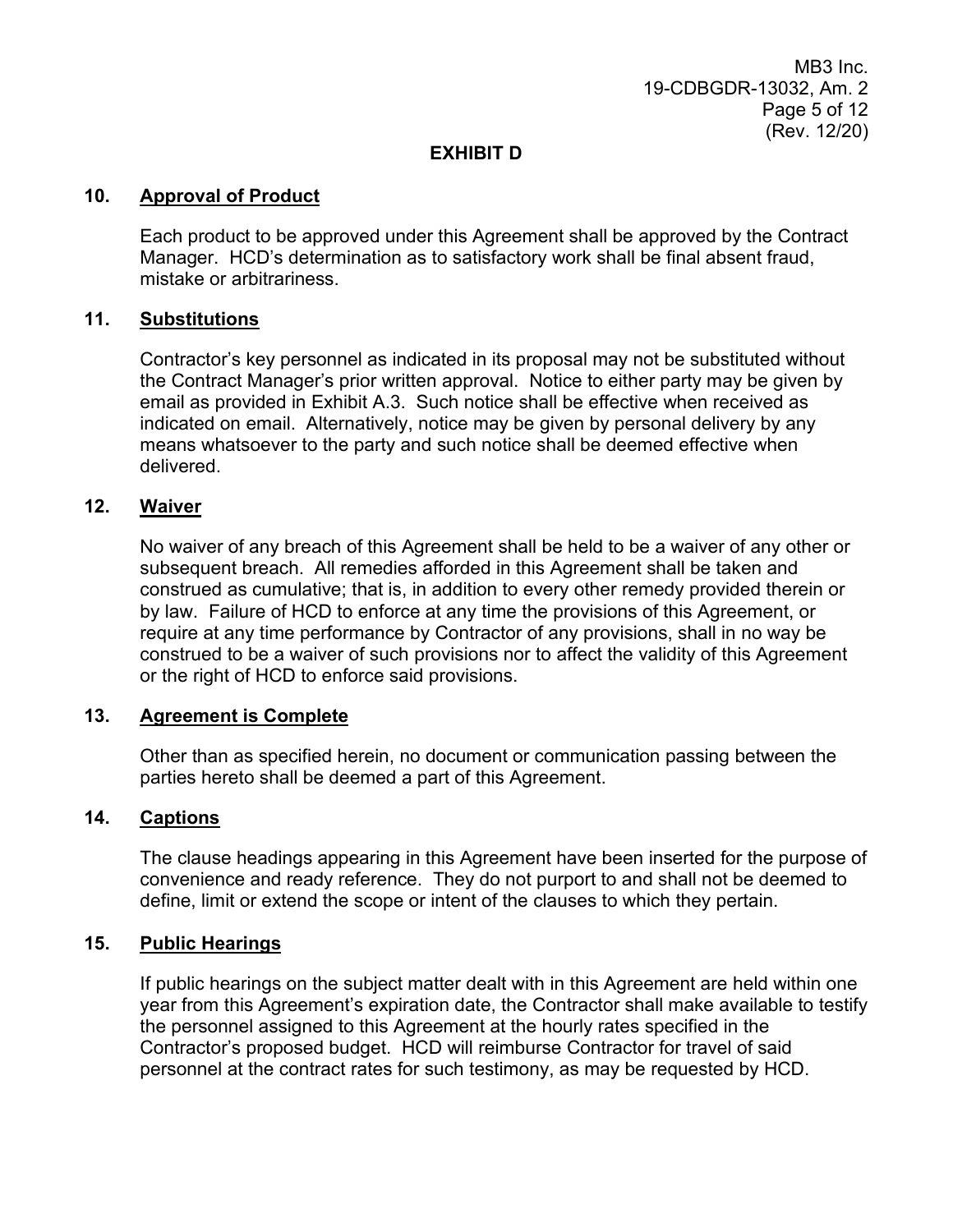# **EXHIBIT D**

### **16. Force Majeure**

 prevents or delays performance of that party's obligations under this Agreement. Such pandemic, an Act of God, act of war, act of public enemies of this state or of the United "Force Majeure" is an unforeseeable event outside of a party's reasonable control which event does not include the normal risks a party assumes when it enters a contract. A Force Majeure event is a natural disaster such as an earthquake, flood, hurricane, States, or other similar event.

 Force Majeure also includes actions or measures taken by any governmental authority, including executive orders, public health orders, other governmental orders, laws, regulations, or other government actions taken in response to a "Force Majeure" event, party's obligations under this Agreement. such as a quarantine or other restriction which prevents or delays the performance of a

The party asserting "Force Majeure" must give notice to the other party to this Agreement within ten (10) days of the occurrence of the Force Majeure event, notice to be given in accordance with the notice provisions of this Agreement. Such notice must include a description of the Force Majeure event, how said event has prevented or delayed the party's ability to perform its obligations under this Agreement, a description of reasonable measures the asserting party proposes to take to resume performance of its obligations under this Agreement, and a date by which the party anticipates it will resume performance of its obligations.

### **17. Permits and Licenses**

 prosecution of the work. Contractor shall keep informed of, observe, comply with, and cause all of its agents and employees to observe and comply with all prevailing Federal, and local laws, which in any way affect the conduct of the work of this Agreement. If Contractor shall procure and keep in full force and effect during the term of this Agreement all permits, registrations and licenses necessary to accomplish the work specified in this Agreement and give all notices necessary and incident to the lawful State, and local laws, and rules and regulations made pursuant to said Federal, State, any conflict arises between provisions of the plans and specifications and any such law above referred to, then the Contractor shall immediately notify HCD in writing.

### **18. Litigation**

HCD, promptly after receiving notice thereof, shall notify the Contractor in writing of the commencement of any claim, suit, or action against HCD or its officers or employees for which the Contractor must provide indemnification (refer to GTC-04/2017) under this Agreement. To the extent permitted by law, HCD shall authorize the Contractor or its insurer to defend such claims, suits, or actions and shall provide it or its insurer, at the Contractor's expense, information and assistance both necessary and available for such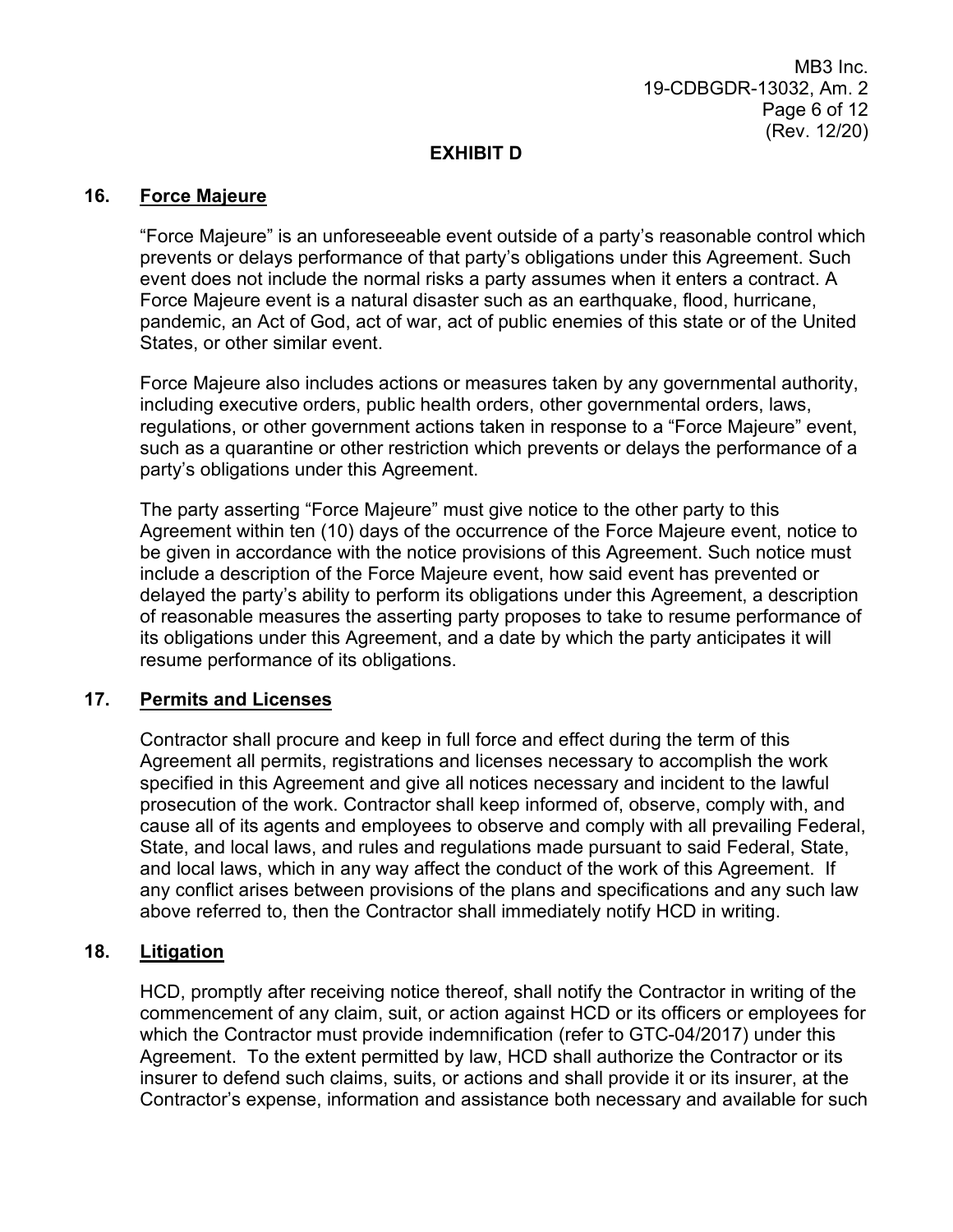### **EXHIBIT D**

assistance, shall not relieve the Contractor of its indemnification obligations. defense. The failure of HCD to give such notice, information, authorization or

 affects or may affect this Agreement, the terms and conditions hereunder, or HCD, and The Contractor shall immediately notify HCD of any claim or action against it, which shall take such action with respect to said claim or action which is consistent with the terms of this Agreement and the interest of HCD.

### **19. Insurance Requirements**

- A. The Contractor shall not commence performance, on-site at any HCD property, under this Agreement until the Contractor has provided HCD with a certificate of insurance stating that there is liability insurance presently in effect for the Contractor with a Combined Single Limit (CSL) of not less than \$1M per occurrence and the following:
	- 1) Commercial General Liability: \$1M per occurrence bodily injury, property damage and products and completed operations, \$2M general aggregate.

The certificate holder should be:

California Department of Housing and Community Development 2020 West El Camino Avenue Sacramento, CA 95833

2) Description of Operations should read:

The certificate of insurance must include the following provision: *The State of California, its officers, agents, employees, and servants are included as additional insureds, but only with respect to work performed for HCD under this contract.* 

- 3) The Contractor shall provide written notice to HCD within two (2) business days of any cancellation, non-renewal, or material change that affects required insurance coverage.
- employees that are participating in the work contemplated by this 4) Contractor must maintain Worker's Compensation insurance for all Agreement.

### **20. Severability**

 If any provision of this Agreement is held invalid by a court of competent jurisdiction, such invalidity shall not affect any other provision of this Agreement and remainder of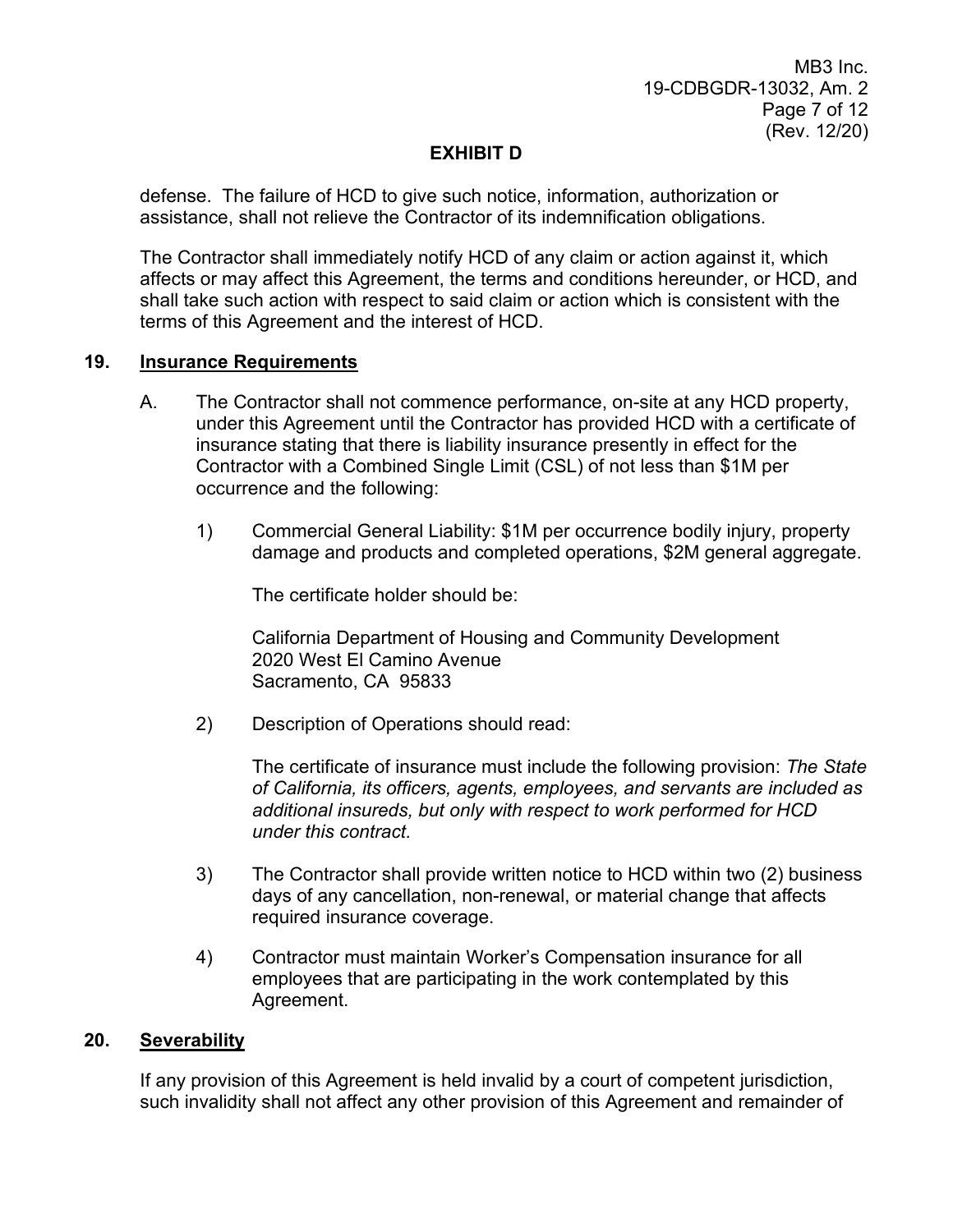MB3 Inc. 19-CDBGDR-13032, Am. 2 Page 8 of 12 (Rev. 12/20)

# **EXHIBIT D**

this Agreement shall remain in full force and effect. Therefore, the provisions of this Agreement are and shall be deemed to be severable.

# **21. Disputes**

- A. Except as otherwise provided in this Agreement, any dispute arising under or relating to the performance of this Agreement, which is not disposed of by mutual designated Executive staff. The decision of the Deputy Director/Executive staff agreement of all parties shall be decided via a two-tier resolution process. First, the parties with a dispute will present their dispute documentation to the Contract Manager for review and resolution. If the dispute cannot be resolved by the Contract Manager, then it will be presented to HCD's Deputy Director or shall be final, conclusive and binding on both parties.
- B. Contractor shall continue to perform its obligations under this Agreement during any dispute, unless HCD directs otherwise.
- C. In the event of any litigation, proceeding or dispute arising out of this Agreement or the need to interpret any language or provision of this Agreement, California law will apply and California courts will decide all such matters as the exclusive forum for such matters.

### **22. Suspension or Termination**

A. Suspension of Work:

 suspend the work of the Contractor, or any portion thereof, for any period up to contract price, or both, and this Agreement shall be modified in writing or in the Contractor's cost properly allowable to, the performance of any part of The Director or Acting Director of HCD, or his/her designee, by written order may ninety (90) days, as the Director or his/his designee may deem necessary and for any reason. Any equitable adjustment shall be made in the delivery schedule or accordingly if the stop work order results in an increase in the time required for, this Agreement. In any event, the final total of additional payments shall not exceed the sum provided for in this Agreement unless this Agreement is amended in writing in advance.

B. Termination at Option of State:

This Agreement may be terminated at any time, in whole or in part, upon ten (10) calendar day's written notice by HCD, for any reason. Upon receipt of a termination notice, Contractor shall promptly discontinue all services affected unless the notice specifies otherwise.

In the event HCD terminates all or a portion of this Agreement for any reason, it is understood that HCD will provide payment to Contractor for satisfactory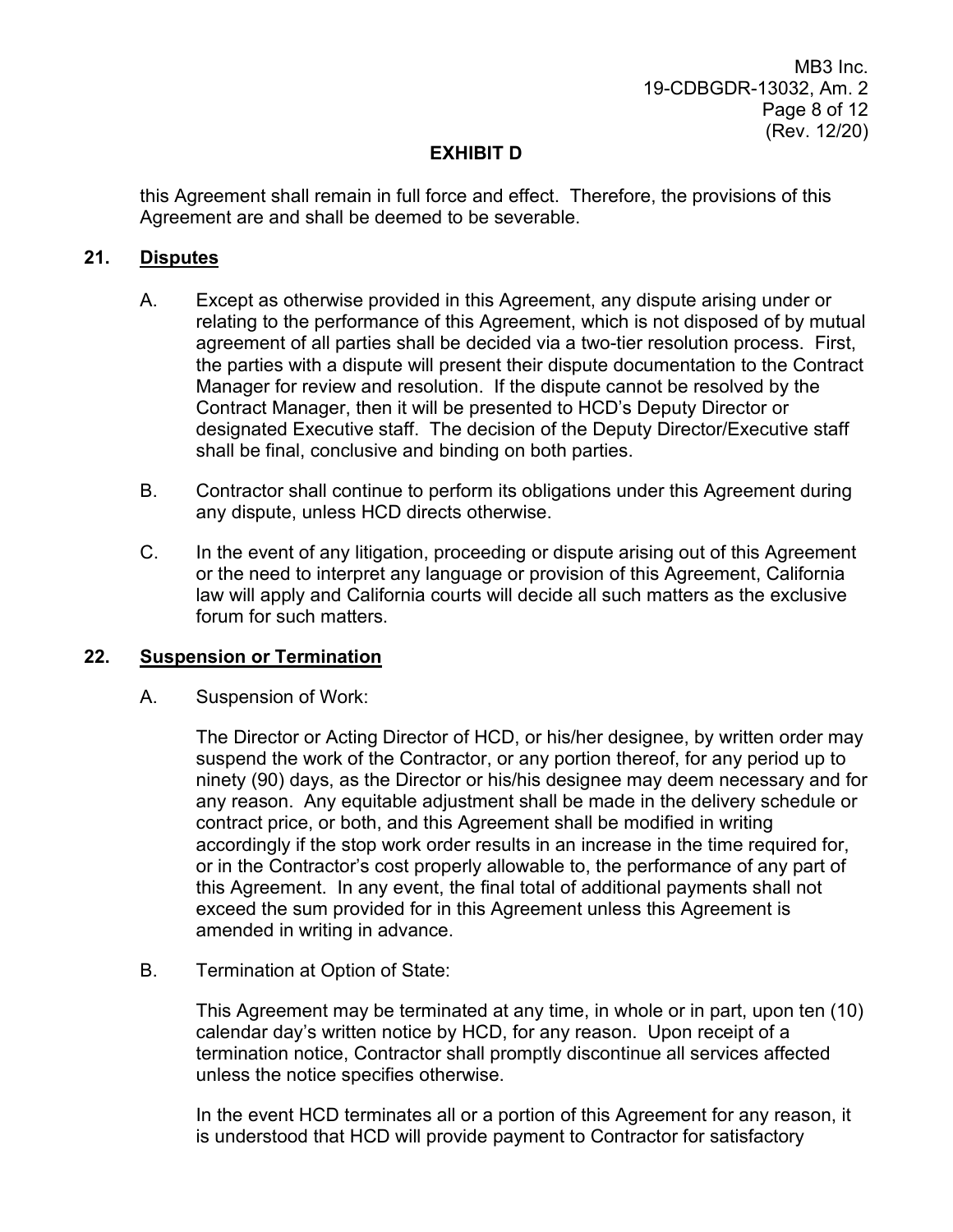MB3 Inc. 19-CDBGDR-13032, Am. 2 Page 9 of 12 (Rev. 12/20)

### **EXHIBIT D**

services rendered and reasonable expenses incurred prior to the termination of this Agreement, and for reasonable expenses incurred by the Contractor prior to said termination, which are not included in charges for services rendered prior to termination, and which could not by reasonable efforts of Contractor have been avoided, but not in excess of the maximum contract amount.

C. Termination for Default:

 discontinue all services affected (unless the notice directs otherwise); and (2) The Director or his/her designee may, by three-day written notice to the Contractor, and without any prejudice to HCD's other rights or remedies, terminate this Agreement in whole or in part because of the failure of the Contractor to fulfill its contract obligations. Upon receipt of any notice terminating this Agreement in whole or in part, the Contractor shall (1) immediately deliver to HCD's Contract Manager all data, reports, summaries, and such other information and materials as may have been accumulated or generated by the Contractor in performing under this Agreement, whether completed or in progress. In such an event, HCD shall pay the Contractor only the reasonable values of the services rendered to date. At the sole discretion of HCD, HCD may offer an opportunity to cure any breach(es) prior to terminating for a breach.

D. Termination Due to Bankruptcy:

 In the event proceedings in bankruptcy are commenced by or against the Contractor, or the Contractor is adjudged bankrupt or a receiver is appointed, the Contractor shall notify HCD immediately in writing and HCD may terminate this Agreement and all further rights and obligations by giving three (3) days' notice in writing in the manner specified herein.

E. Convenience:

 If after notice of termination for failure to fulfill contract obligations, it is determined that the Contractor had not so failed, the termination shall be deemed to have been made for the convenience of HCD.

**Cumulative Remedies:** 

 F. Cumulative Remedies: The rights and remedies of HCD provided in this Agreement are in addition to any other rights and remedies provided by law.

G. Completion:

 complete the work by contract or other means. In such case, Contractor is liable In the event of termination for default, HCD reserves the right to take over and to HCD for any additional costs incurred by HCD to complete the work.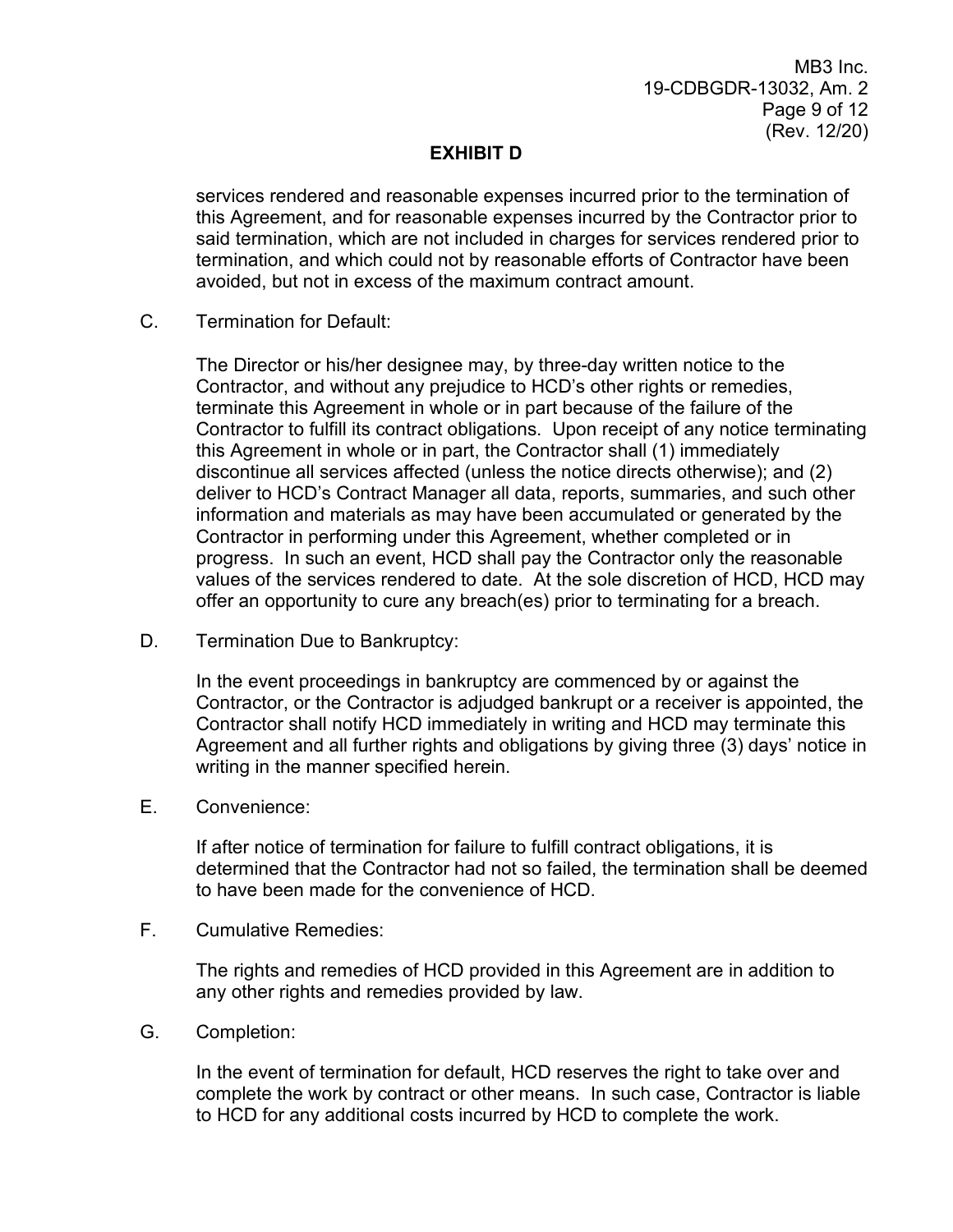# **EXHIBIT D**

# H. Threats to HCD employee(s):

 Contractor agrees to be fully responsible to HCD for the acts and omissions of by Contractor or any of its subcontractors. Note: The word 'acts' in the preceding sentence includes any threat, whether real, implied, apparent or perceived, made to an employee of the State of California. Any such threat will be grounds, in Contractor's subcontractors and any other persons directly or indirectly employed HCD's discretion, to terminate this contract."

# **23. Public Contract Code**

The Contractor is advised that provisions of Public Contract Code Sections 10335 through 10381 pertaining to the duties, obligations and rights of a consultant service contractor are applicable to this Agreement.

# **24. Evaluation of Contractor's Performance (STD 4 - Contract/Contractor Evaluation)**

 completion of this Agreement. A copy of the written evaluation will be maintained in this The Contractor's performance under this Agreement will be evaluated by HCD upon Agreement's contract file and may be submitted to the Department of General Services, Office of Legal Services.

### **25. Priority Hiring Considerations for Contracts Exceeding \$[200,000.00](https://200,000.00)**

If this Agreement includes services in excess of [\\$200,000.00](https://200,000.00), the Contractor shall give priority consideration in filling vacancies in positions funded by this Agreement to qualified recipients of aid under Welfare and Institutions Code Section 11200, in accordance with Public Contract Code §10353.

# **26. Potential Subcontractors**

- A. Nothing contained in this Agreement or otherwise, shall create any contractual subcontractors and persons either directly or indirectly employed by any of them as it is for the acts and omissions of persons directly employed by the Contractor. relation between HCD and any subcontractors, and no subcontract shall relieve the Contractor of its responsibilities and obligations hereunder. Contractor agrees to be fully responsible to HCD for the acts and omissions of its
- the termination of any subcontract, HCD shall be notified immediately. Any B. No work shall be subcontracted without the prior written approval of HCD. Upon subcontract shall include all the relevant terms and conditions of this Agreement and its attachments in addition to any other relevant terms and conditions.
- shall have no obligation to pay or to enforce the payment of any moneys to any C. Contractor's obligation to pay its subcontractors is an independent obligation from HCD's obligation to make payments to the Contractor. As a result, HCD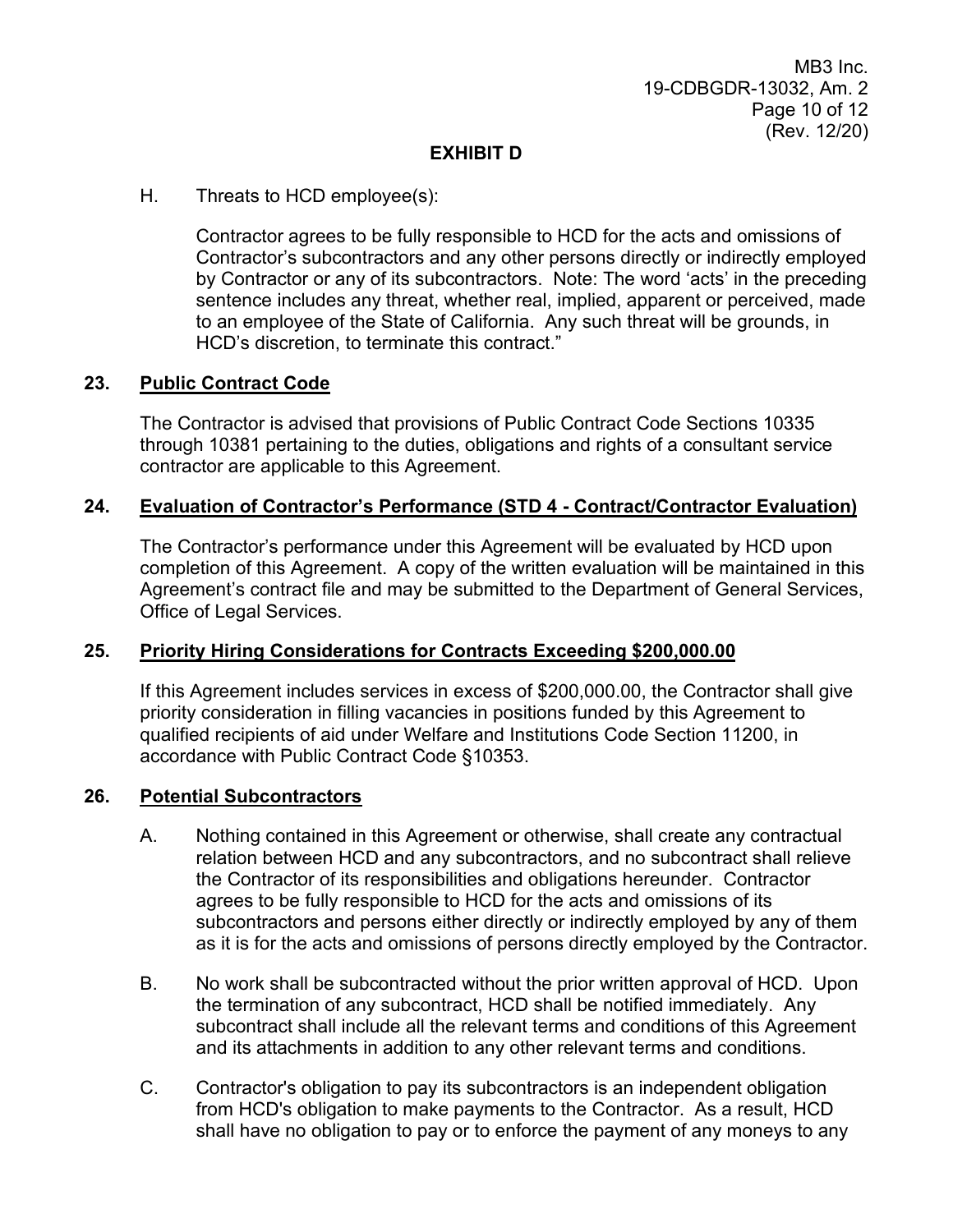MB3 Inc. 19-CDBGDR-13032, Am. 2 Page 11 of 12 (Rev. 12/20)

# **EXHIBIT D**

expense, all staff required to perform the services described in this Agreement. expense, all staff required to perform the services described in this Agreement.<br>Such personnel shall not be employees of or have any contractual relationship subcontractor. Contractor represents that it has or shall secure at its own with any governmental entity.

- D. When subcontractors are used, HCD will pay the Contractor who, in turn, will be responsible for paying the subcontractor directly. Subcontractor fees and costs are included in the "total" price of this Agreement.
- from the Contract Manager. Said subcontractor may <u>not</u> be employed for E. If subcontractor(s) fails to execute a portion of the work in a satisfactory manner, the Contractor shall immediately remove the subcontractor, upon written request another portion of this Agreement. The Contract Manager will not entertain requests to arbitrate disputes between the Contractor and subcontractor concerning performance of their contract duties.
- notification and written approval from the Contract Manager. All requests to F. Contractor shall not substitute a subcontractor in place of another without prior substitute a subcontractor must be submitted in writing to the Contract Manager, along with documentation to support the substitution.

### **27. Disabled Veteran Business Enterprises (DVBE)**

If required in the Bid package and subsequent agreement, Contractor shall comply with the DVBE participation goal, in accordance with the provisions of Public Contract Code §10115 et seq.

### **28. Conflict of Interest Clause**

### A. **Purpose**

 any way appear to be biased, in the performance of its duties under this Agreement due to any financial, contractual, organizational, or other interests or as a result of performing the work required by this Agreement, and (3) does not obtain any unfair competitive advantage over other parties by virtue of its The purpose of this clause is to ensure that the Contractor (1) is not biased, or in relationships relating to the nature of the work it is performing under this Agreement, (2) does not receive any improper gain or financial or other benefits performance of this Agreement.

# B. **Conflicts of Interest**

Contractor represents, warrants, and covenants to HCD as follows:

1) **No Current or Prior Conflicts of Interest.** Contractor has no business, professional, personal, or other interests or relationships, including but not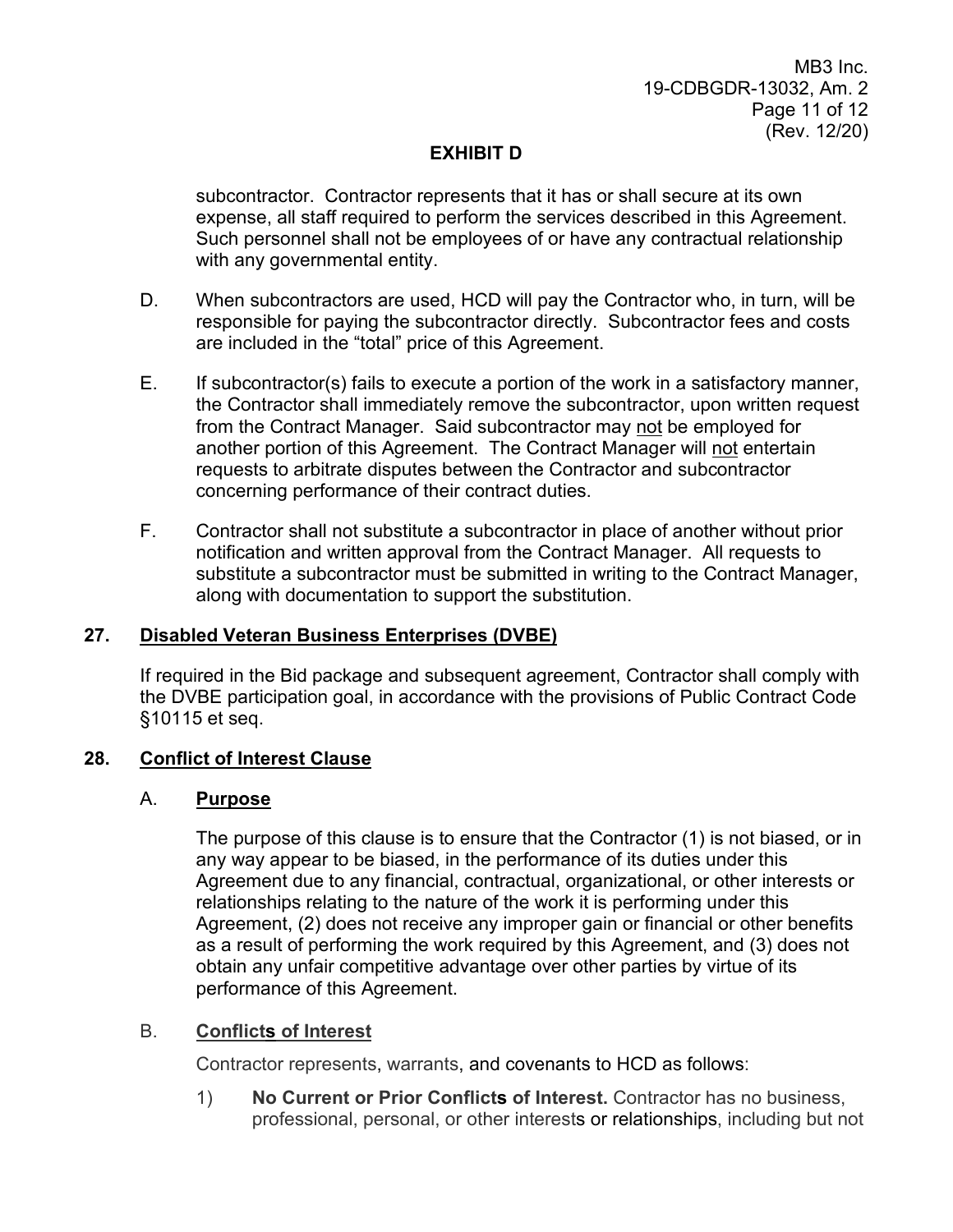MB3 Inc. 19-CDBGDR-13032, Am. 2 Page 12 of 12 (Rev. 12/20)

### **EXHIBIT D**

limited to, the representation of current or prior clients that would conflict in any manner or degree with the performance of Contractor's obligations under this Agreement.

- 2) **Prohibition on Conflicts.** Neither the Contractor, nor its staff or agents, actual, potential, or perceived, during the term of this Agreement. will engage in conduct that would constitute a conflict of interest, whether
- 3) **Notice of Conflict.** If any actual or potential conflict of interest arises under this Agreement, Contractor shall immediately inform HCD in writing of such conflict and HCD shall be entitled to exercise its rights and remedies under subsection (4) below.
- duties under this Agreement, or that would give rise to the appearance of terminate this Agreement upon written notice to Contractor. Such 4) **Termination for Material Conflict.** If in the sole and absolute discretion of HCD a material conflict of interest exists that in HCD's opinion would negatively impact or call into question the performance of Contractor's a material conflict of interest on the part of Contractor, HCD may elect to termination shall be effective upon the receipt of such notice by Contractor.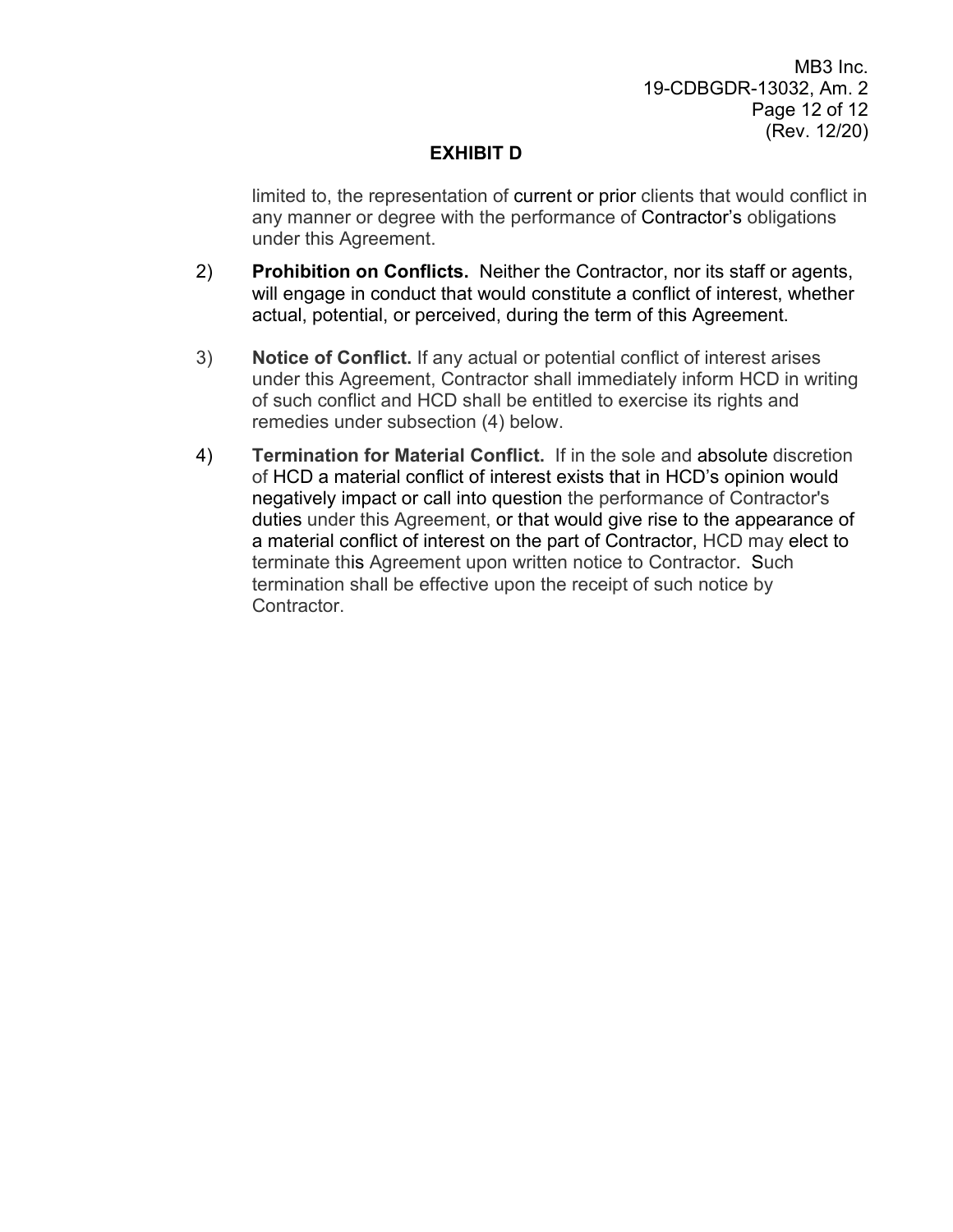# **EXHIBIT E CDBG-DR TERMS AND CONDITIONS**

# **1. Required Insurance Certificates**

- A. Prior to executing this Agreement, the Contractor shall provide the Department with current insurance coverage certificates evidencing the following types of insurance as required by Federal and California regulations and outlined in Exhibit D:
	- Worker's compensation insurance
- Β. the Contractor's sole cost, and shall be in such amounts as the Department Insurance shall be in force during the entire term of this Agreement, shall be deems necessary.

# **2. Required Dun and Bradstreet DUNS Number**

 Prior to executing the Agreement, Contractor shall provide Contract Manager with the current DUNS number for their company and any subcontractors. HUD requires all grantees, state recipients, subrecipients and contractors to provide DUNS numbers for their agency.

### **3. Debarment and Suspension**

 Per Executive Orders 12549 and 12689 and 2 CFR 180.220, a contract award must not be made to parties listed on the government wide exclusion System for Award Management (SAM). Prior to award of any contracts or subcontracts under this Agreement, contractors and subcontractors will have their debarred status checked on the government wide exclusions in the SAM.

# **4. Required Federal Language from 2 CFR Part 200 Appendix II**

 The Department is required to have this language in all CDBG-DR agreements. The Department is also requiring all other state agencies, state recipients and subrecipients who are using CDBG-DR funding to have this language in their agreements.

A. Remedies:

 Contracts for more than the simplified acquisition threshold (currently \$150,000) must address administrative, contractual, or legal remedies in instances where contractors violate or breach contract terms and provide for such sanction and penalties as appropriate.

B. Suspension or Termination for Cause and Convenience:

See GSPD – 401IT, General Provisions – Information Technology (GPIT),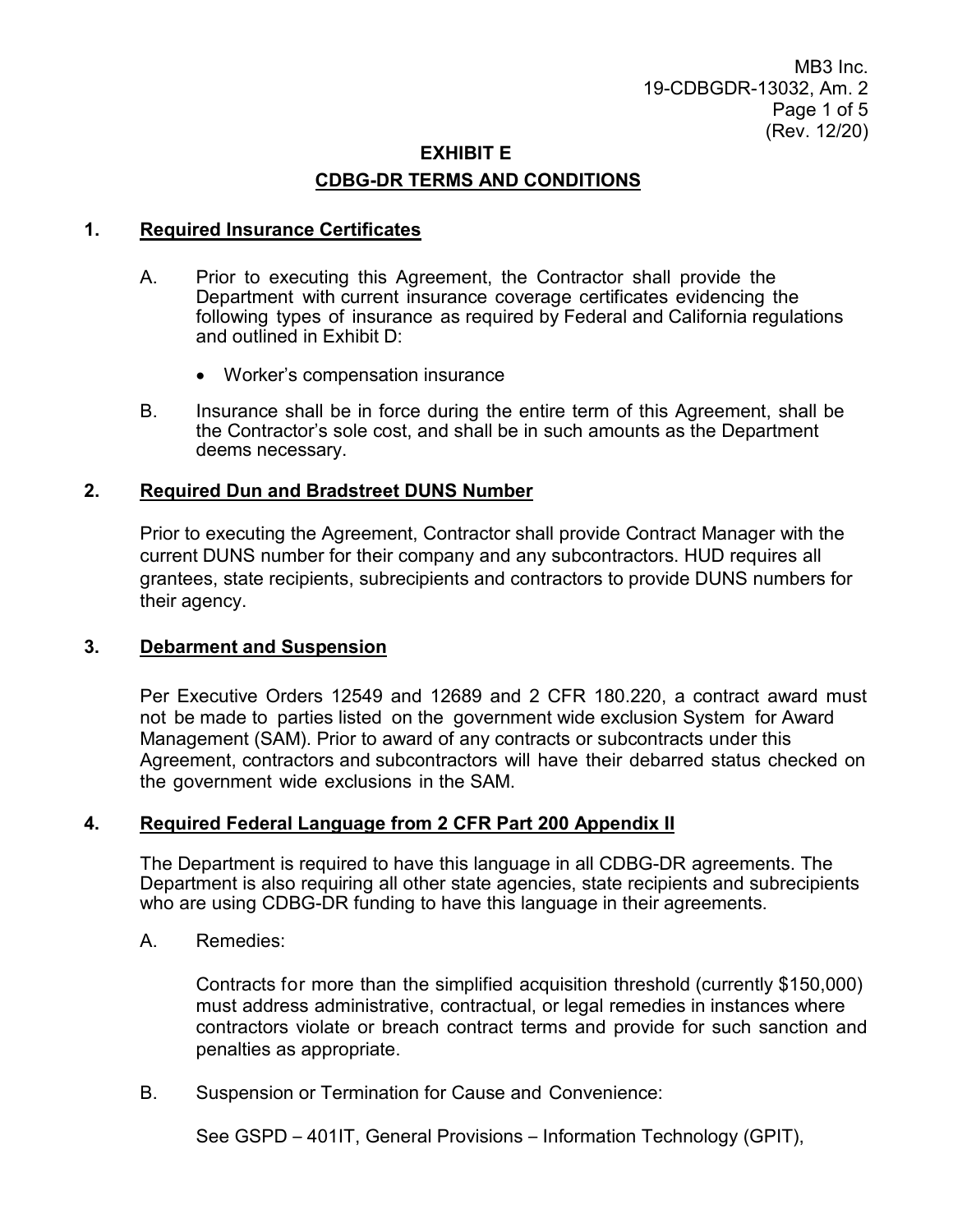MB3 Inc. 19-CDBGDR-13032, Am. 2 Page 2 of 5 (Rev. 12/20)

### **EXHIBIT E**

Sections 21, 22, 23 and 45 for Suspension of Work and Termination provisions.

C. Non-Discrimination Language (41 CFR Part 60-1.4(b)):

 Contractor shall comply with Executive Order 11246 of September 24, 1965, of October 13, 1967, and as supplemented in Department of Labor regulations (41 CFR Chapter 60). entitled "Equal Employment Opportunity", as amended by Executive Order 11375

- This Agreement is subject to the requirements of the Clean Air Act (42 USC7401- amended. Any contracts or subgrants made under this agreement, in excess of \$150,000 must contain this provision. Contractor agrees to comply with all and the Federal Water Pollution Control Act. Any violations of this act will be D. Clean Air Act and the Federal Water Pollution Control Act: 7671q.) and the Federal Water Pollution Control Act (33 U.S.C. 1251-1387), as applicable standards, orders or regulations issues pursuant to the Clean Air Act reported to the Department of Housing and Urban Development and the Regional Office of the Environmental Protection Agency (EPA).
- E. Byrd Anti-Lobbying Amendment

 Per the Byrd Anti-Lobbying Amendment (31 U.S.C. 1352) -- All contractors that apply or bid for an award exceeding \$100,000 must file the required certification. The Contractor must certify that it will not and has not used Federal appropriated funds to pay any person or organization for influencing or attempting to influence an officer or employee of any agency, a member of Congress, officer or employee of congress, or an employee of a member of Congress in connection with obtaining any Federal contract, grant or any other contract award covered by the above referenced Amendment. The Contractor must also disclose any lobbying with non-Federal fund that take place in connection with obtaining any Federal award.

F. Procurement of Recovered Materials

 A non-Federal entity that is a state agency or agency of a political subdivision of a state and its contractors must comply with section 6002 of the Solid Waste Disposal Act, as amended by the Resource Conservation and Recovery Act. The requirements of Section 6002 include procuring only items designated in guidelines of the Environmental Protection Agency (EPA) at 40 CFR part 247 that contain the highest percentage of recovered materials practicable, consistent with maintaining a satisfactory level of competition, where the purchase price of the item exceeds \$10,000 or the value of the quantity acquired during the preceding fiscal year exceeded \$10,000; procuring solid waste management services in a manner that maximizes energy and resource recovery; and establishing an affirmative procurement program for procurement of recovered materials identified in the EPA guidelines.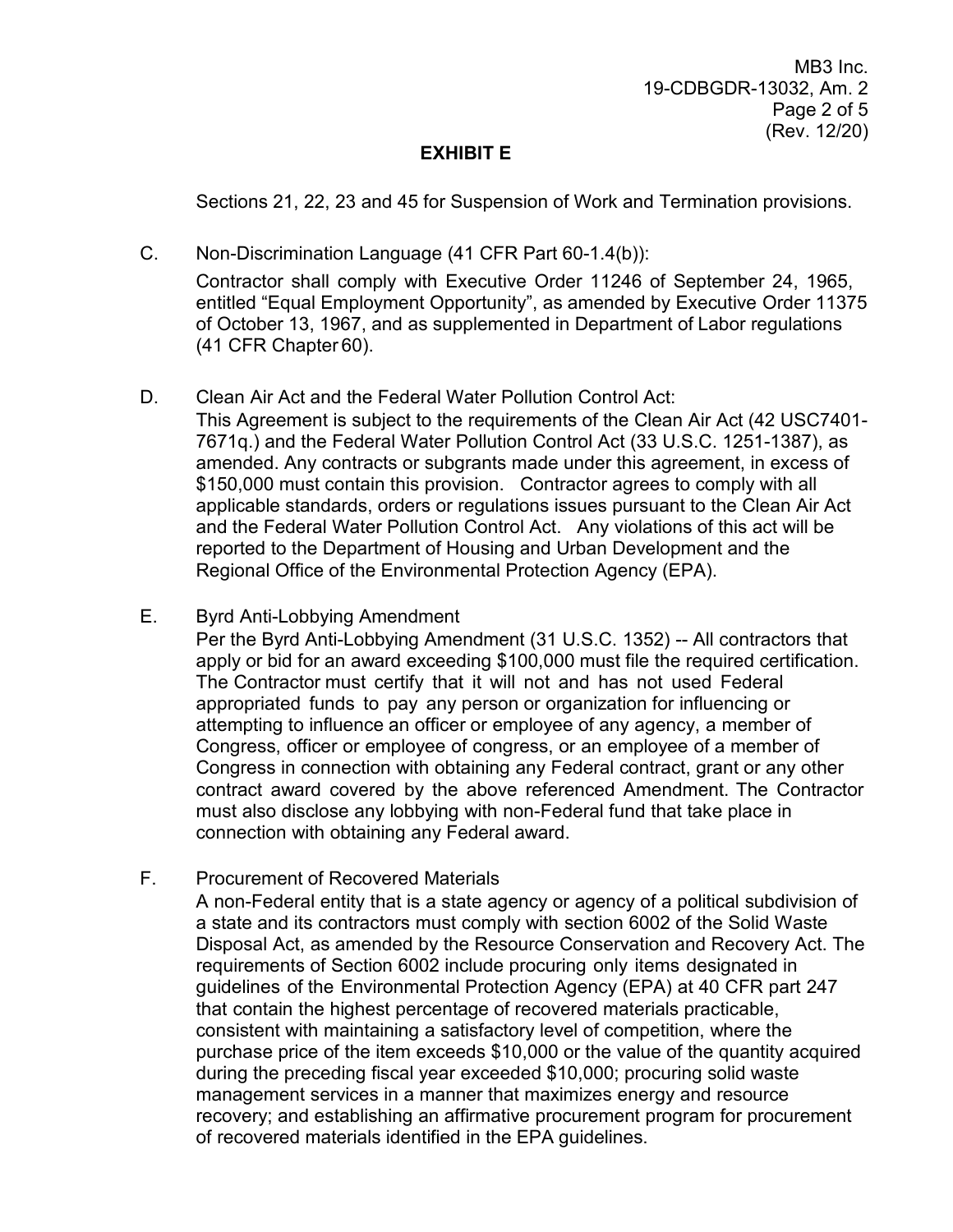# **EXHIBIT E**

#### G. Rights to Inventions Made Under a Contract or Agreement

 If a Federal award meets the definition of "funding agreement" under 37 CFR 401.2(a) and the recipient or subrecipient wishes to enter into a contract with a small business firm or nonprofit organization regarding the substitution of parties, assignment or performance of recipient or subrecipient must comply with requirements of 37 CFR Part 401, "Rights to Inventions Made by Nonprofit Organizations and Small Business Firms Under Government Grants, Contracts and Cooperative Agreements," and any implementing regulation issued by the awarding agency.

# **5. Conflict of Interest of Members, Officers, or Employees of Contractors, Members of Local Governing Body, or Other Public Officials**

 member, officer, or employee of the Jurisdiction, or its designees or agents, no member with respect to a CDBG-assisted activity or its proceeds, either for themselves or those such contracts or subcontracts a provision prohibiting such interest pursuant to the purposes of this section. It is further required that this stipulation be included in all subcontracts to this contract. Pursuant to 24 CFR 570.489(g) and (h), 2 CFR Part 570, and 24 CFR 85.36(b)(3), no of the Governing Body of the locality in which the program is situated, and no other public official of such locality or localities who exercise or have exercised any functions or responsibilities with respect to CDBG activities assisted under this part, or who are in a position to participate in a decision-making process or gain inside information with regard to such activities, may obtain a financial interest or benefit from a CDBGassisted activity, or have a financial interest in any contract, subcontract or agreement with whom they have business or immediate family ties, during their tenure or for one (1) year thereafter. The jurisdiction shall incorporate, or cause to be incorporated, in all

# **6. Conflict of Interest of Certain Federal Officials**

 No member of or delegate to the Congress of the United States, and no resident commissioner, shall be admitted to any share or part of this agreement or to any benefit to arise from the same. The Jurisdiction shall report all perceived or actual conflicts of interest cases to the State for review before financial benefits are given.

# **7. Compliance with State and Federal Laws and Regulations**

 The Contractor is responsible for compliance with all applicable Federal or State laws, Executive Orders, and regulations of the CDBG-DR program.

А. pertain to construction, health and safety, labor, fair employment practices, equal opportunity, and all other matters applicable to the contractor, its subcontractors, and any other State provisions as set forth in this Agreement. The Contractor agrees to comply with all State laws and regulations that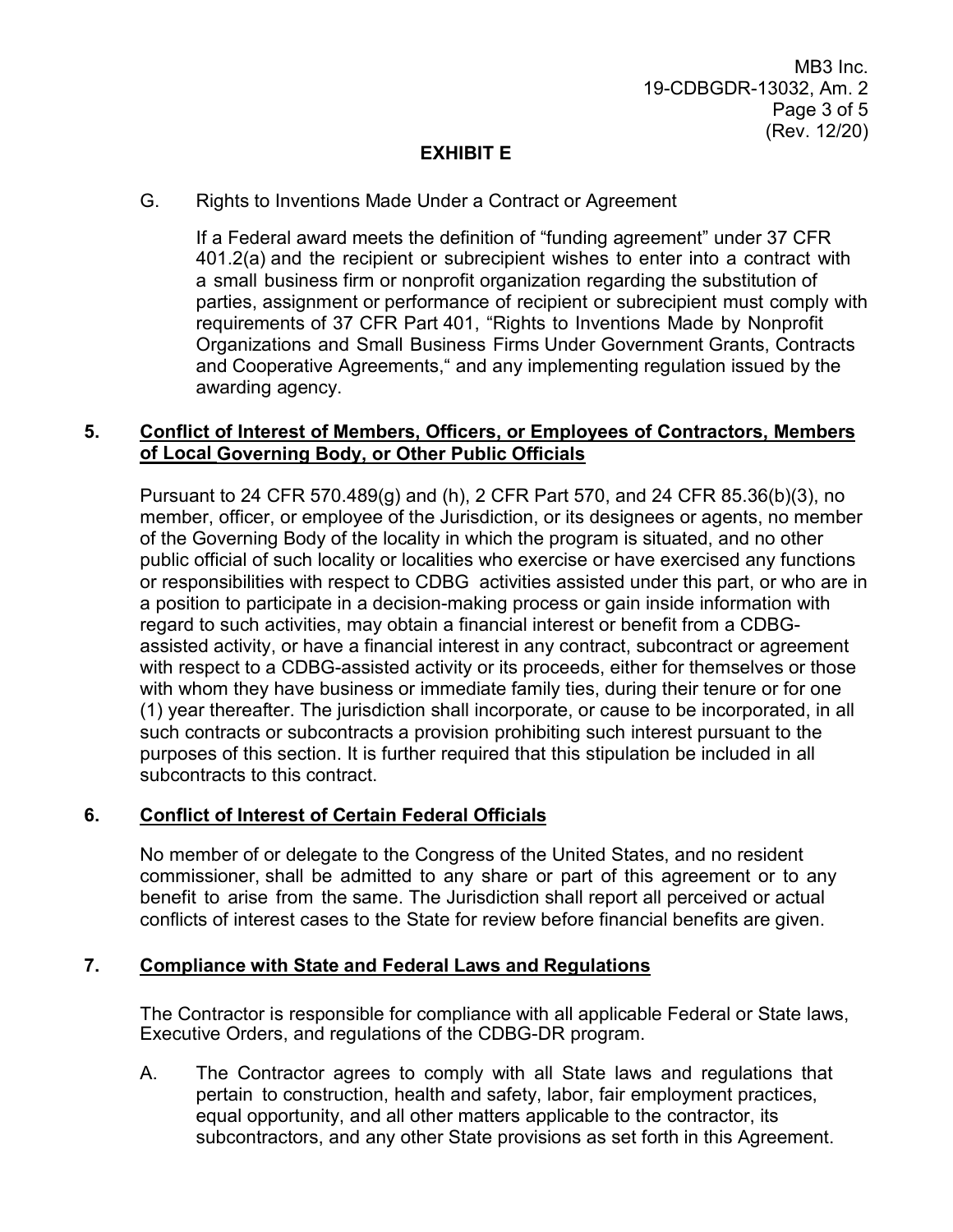MB3 Inc. 19-CDBGDR-13032, Am. 2 Page 4 of 5 (Rev. 12/20)

# **EXHIBIT E**

**B.**  applicable to the CDBG-DR appropriation and to the activity(ies), and with any other federal provisions as set forth in this Agreement. The Contractor agrees to comply with all federal laws and regulations

### **8. Access to Records and Record Retention**

 Access by HCD or other state agency or sub-grantee, the Federal grantor agency, the Comptroller General of the United States, or any of their duly authorized representatives to any books, documents, papers, and records of the Contractor which are directly pertinent to that specific contract for the purpose of making audit, examination, excerpts, and transcriptions.

 All records must be retained by the Contractor for no less than three years after receiving final payment from HCD and all other pending matters are closed.

# **9. Energy Policy and Conservation Act**

 This agreement is subject to mandatory standards and policies relating to energy efficiency which are contained in the state energy conservation plan issued in compliance with the Energy Policy and Conservation Act (Pub. L. 94-163, 89 Stat. 871).

# **10. Administrative and National Policy Requirements**

 Certain Administrative and National Policy Requirements apply to all HUD programs, see the CDBG-DR related Federal Register Notices on HUD's website. Any party involved in the CDBG-DR grant work whether directly or indirectly, must agree to provide any information HCD requires in order to meet the aforementioned administrative and national policy requirements.

#### $11.$ **11. Use of Funds**

 The Appropriations Act made funds available for necessary expenses related to disaster relief and long-term recovery, recovery of infrastructure and housing, and economic revitalization in the most impacted and distressed areas resulting from a major disaster declared pursuant to the Robert T. Stafford Disaster Relief and Emergency Assistance Act of 1974 (42 U.S.C. 5121 et seq.) (Stafford Act), due to wildfires, mudflows, and flooding in 2017, and wildfires in 2018. Hurricane Sandy and other eligible events in calendar years 2011, 2012, and 2013. The Appropriations Act requires funds to be used only for specific disaster-related activities and administration of those activities.

# **12. Applicable Statutory and Regulatory Requirements**

 A. All recipients of CDBG-DR grants are subject to: (1) the requirements of <mark>and</mark> (2<mark>3</mark>) applicable regulations governing the CDBG program at 24 CFR the applicable Appropriations Act; and (2) applicable Federal Register Notices,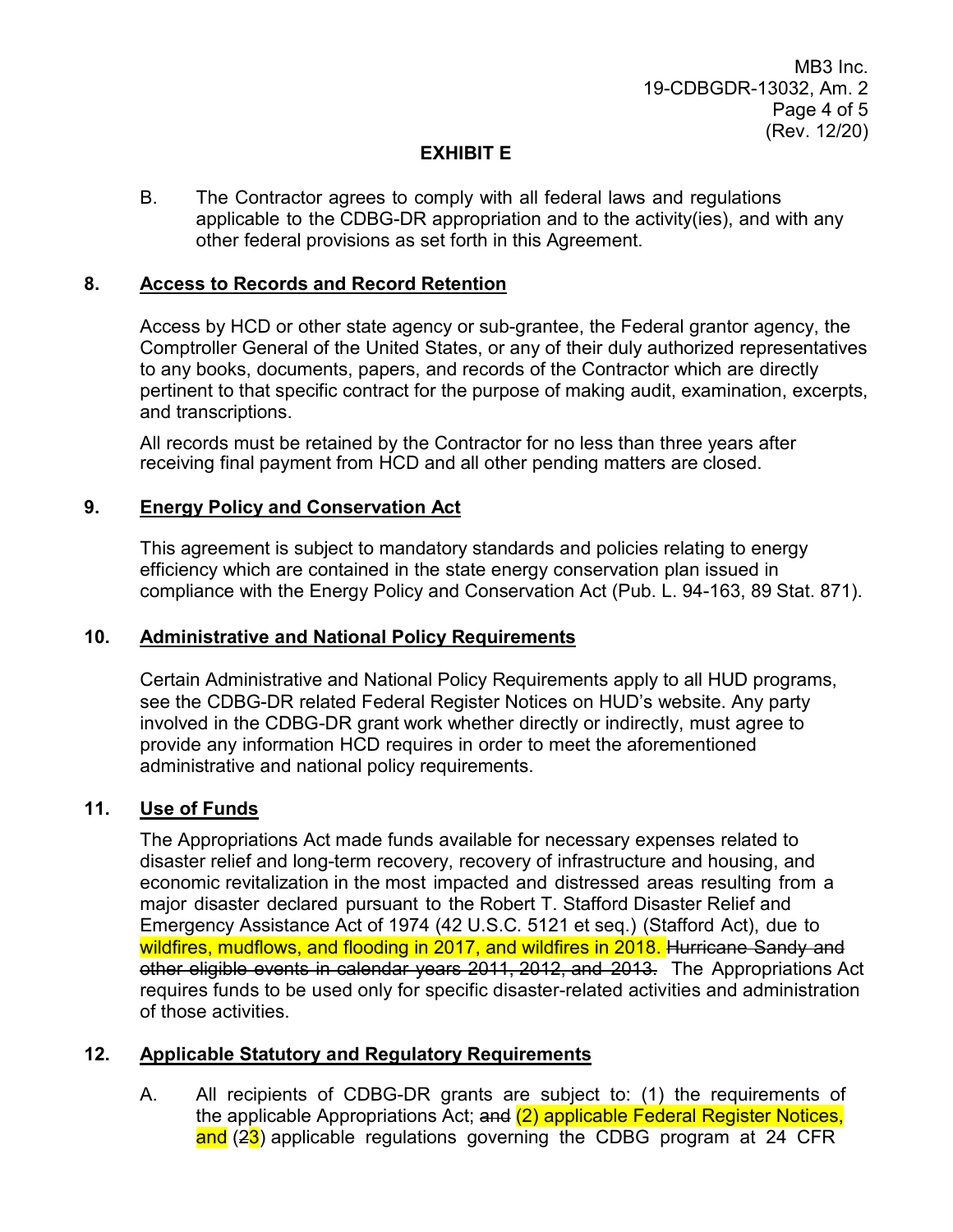MB3 Inc. 19-CDBGDR-13032, Am. 2 Page 5 of 5 (Rev. 12/20)

# **EXHIBIT E**

 part 570, unless modified by waivers and alternative requirements published by HUD in this NOFA or other applicable Federal Register Notices.

B. Note that the Office of Management and Budget (OMB) published Guidance for Uniform Administrative Requirements 2 CFR Part 200. These Cost Principles and Audit Requirements for Federal Awards will update 24 CFR parts 84 and 85 and supersede the Circulars listed in the Technical Correction to the FY 2014 General Section. HUD has published conforming changes to its CDBG program regulations on December 7, 2015 (80 FR 75931), that updated CDBG program regulations to reflect references to appropriate sections of 2 CFR part 200. The effective date of HUD's conforming rule is January 6, 2016 and this Agreement is subject to all these updated publications and rules.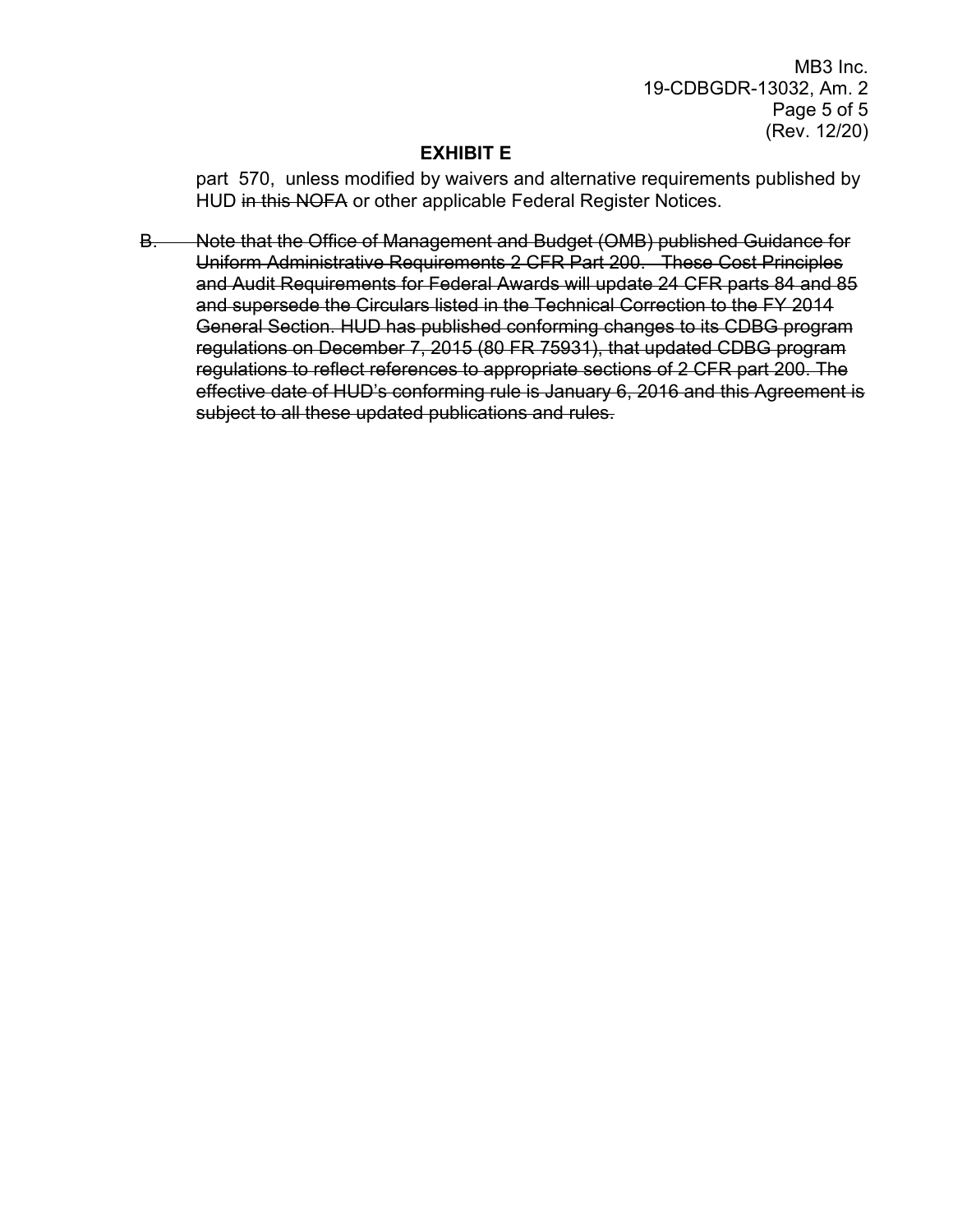MB3 Inc.<br>19-CDBGDR-13032, Am. 2<br>Page 1 of 3<br>(Rev. 12/20)<br>**ASSIGNMENT OF CONTRACT** 19-CDBGDR-13032, Am. 2 Page 1 of 3 (Rev. 12/20)

### **EXHIBIT F**

# **ASSIGNMENT OF CONTRACT**

 corporation ("Assignor"), and MB3 Inc., a Delaware corporation, which is registered as a THIS AGREEMENT OF ASSIGNMENT OF CONTRACT ("Assignment") is made and entered into this  $-$  day of January, 2021, by and between GCR, Inc. a Louisiana foreign corporation in the State of California under the name MB3 Inc. Which Will Do Business In California As Matt Blakely Three, Inc. ("Assignee") (collectively herein as "the Parties").

### WITNESSTH:

 duties, liabilities, and obligations under, or arising in connection with the Contract between For good and valuable consideration, the sufficiency and receipt of which is hereby acknowledged by the Parties hereto, Assignor assigns, conveys, and transfers to Assignee all of Assignor's interest, rights, benefits, and privileges and all of Assignor's Assignor and California Department of Housing and Community Development ("HCD" or "Department") of the CDBG-DR Prime Grant Management Services Contract and associated contracts, as the same may have been amended from time to time (the "Contract").

 Assignee, for itself and its successors and assigns, hereby agrees to succeed to and to assume all of Assignor's rights, benefits, and privileges, and covenants to pay or perform, or to cause to be paid or performed, and otherwise to discharge or cause to be discharged, all of Assignor's duties, liabilities, and obligations under, or arising in connection with, the Contract.

Assignor and Assignee agree that this Assignment shall be governed by the laws of California and, further, each agrees to submit to the subject matter and personal jurisdiction of the courts of that state.

 the Parties, reduced to writing, signed by both the Assignor and Assignee, and prior written consent is received from HCD. Further, if any part of this Assignment is adjudged Subject to the provisions hereto, this Assignment shall be binding upon and inure to the benefit of and be enforceable by the Parties hereto, and, in the case of Assignee, its successors and assigns. This Assignment is the entire agreement of the Parties on the subject matter hereof and supersedes all prior agreements and understandings (whether written or oral) between the Assignor and Assignee with respect to the subject matter hereof. In addition, this Assignment may not be modified or amended unless agreed by invalid, illegal or unenforceable, the remaining parts shall not be affected and shall remain in full force and effect.

The Assignment shall be effective December 15, 2020.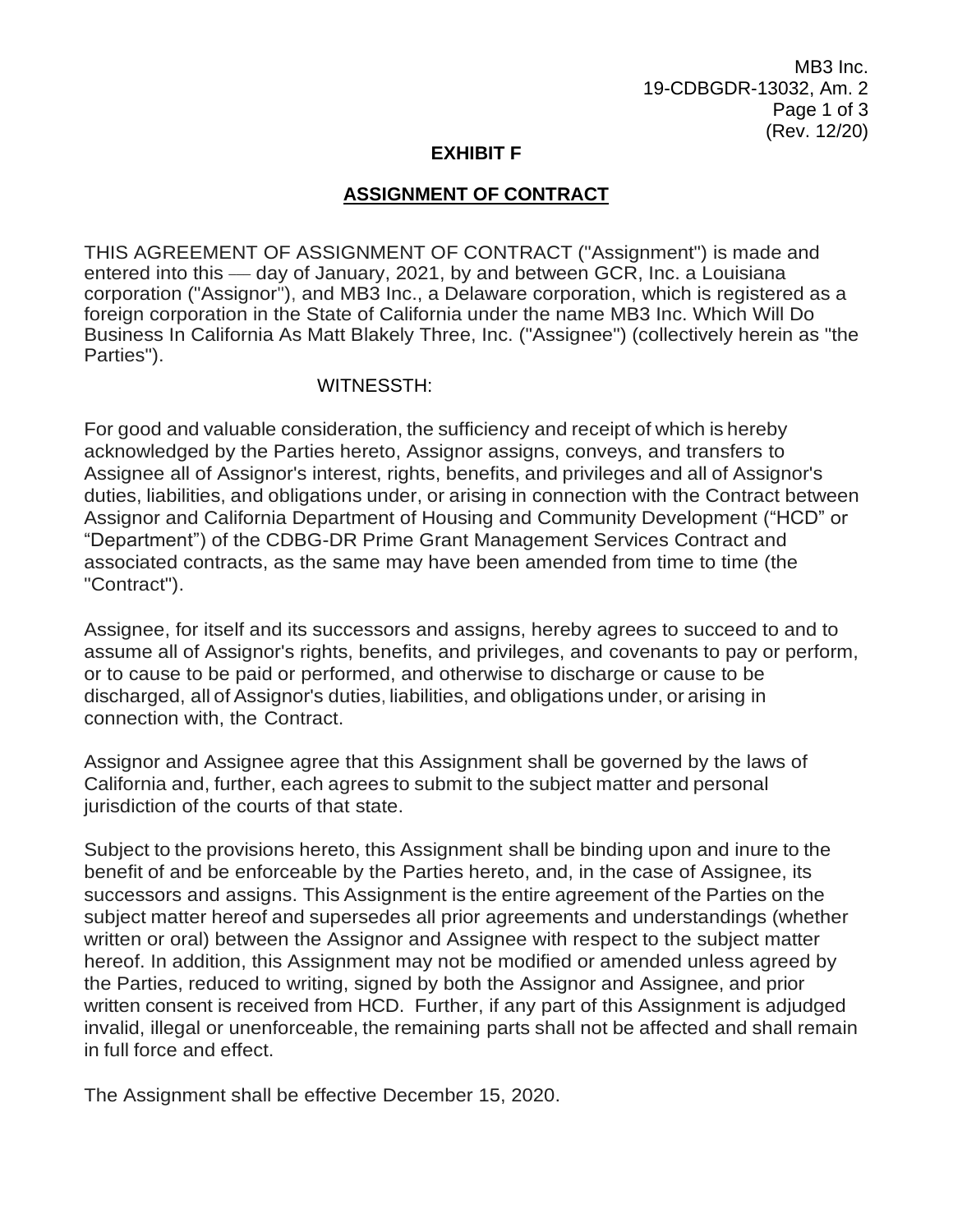MB3 Inc. 19-CDBGDR-13032, Am. 2 Page 2 of 3 (Rev. 12/20)

# **EXHIBIT F**

IN WITNESS WHEREOF, Assignor and Assignee have executed this Assignment, by and through the duly authorized corporate officers of each, on the date written.

# **GCR, Inc., a Louisiana corporation**

Signature: *Brittany, Leonard* 

Print: **Brittany Leonard** 

Title: Corporate Counsel

# **MB3, Inc., a Delaware corporation**,

 registered as a foreign corporation in California as MB3 Inc. Which Will Do Business As Matt Blakely Three, Inc.

|  | Signature: <i>Brittany Leonard</i> |
|--|------------------------------------|
|  |                                    |

Print: Brittany Leonard

Title: Corporate Counsel

# **CONSENT TO ASSIGNMENT**

GCR, Inc. a Louisiana corporation ("Assignor") hereby requests the California Department of Housing and Community Development ("HCD" or "Department") consent to the foregoing assignment of CDBG-DR Prime Grant Management Services Contract ("Contract"), and HCD hereby grants its consent to that assignment. In consideration whereof, Assignor represents and warrants to the HCD that Assignee has all rights, title, and interests necessary to perform all its duties and responsibilities as originally required under the Contract. Assignor further represents and warrants that Assignee has all necessary financial resources, personnel, technical skills, and experience necessary to fully perform all duties, tasks, and services as originally required under the Contract.

IN WITNESS WHEREOF, Assignor and HCD execute this Consent to Assignment, by and through their respective duly authorized corporate officers, on the date written.